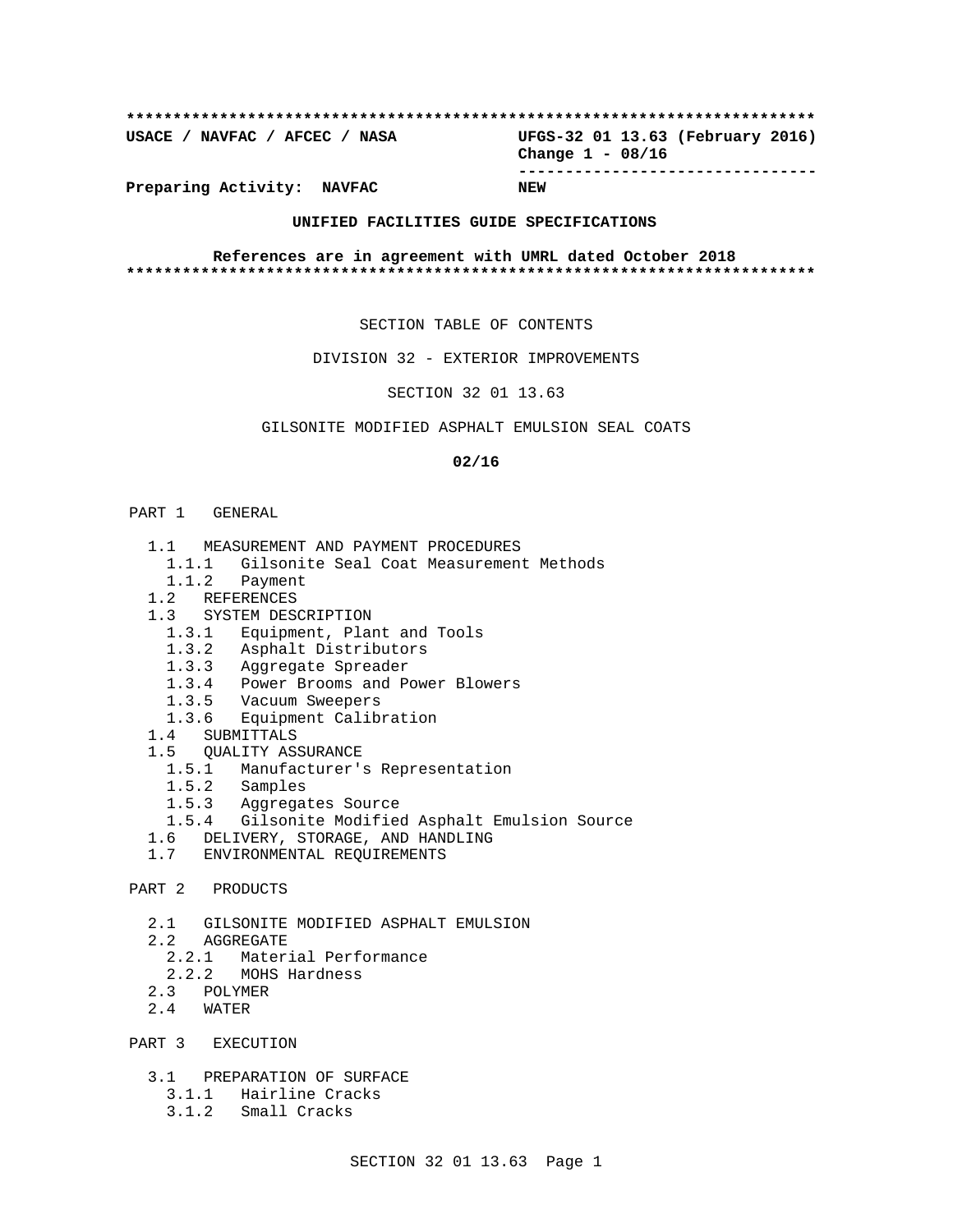- 3.1.3 Medium Cracks
- 3.1.4 Large Cracks
- 3.1.5 Cleaning Operations
- 3.1.6 Weather Limitations
- 3.1.7 Protection of Site Facilities
- 3.2 GILSONITE EMULSION MIXING
- 3.3 QUANTITIES OF MATERIAL PER SQUARE METER YARD
	- 3.3.1 Applicatoin of Gilsonite Modified Asphalt Emulsion
- Application of Aggregate
- 3.4 TEST SECTIONS AND AREAS
- 3.5 FIELD QUALITY CONTROL SEAL COAT
	- 3.5.1 Aggregate Gradation
	- 3.5.2 Gilsonite Modified Asphalt Emulsion Sample
	- 3.5.3 Water Compatibility Test
	- 3.5.4 Application Inspection
- 3.6 TRAFFIC CONTROL
- -- End of Section Table of Contents --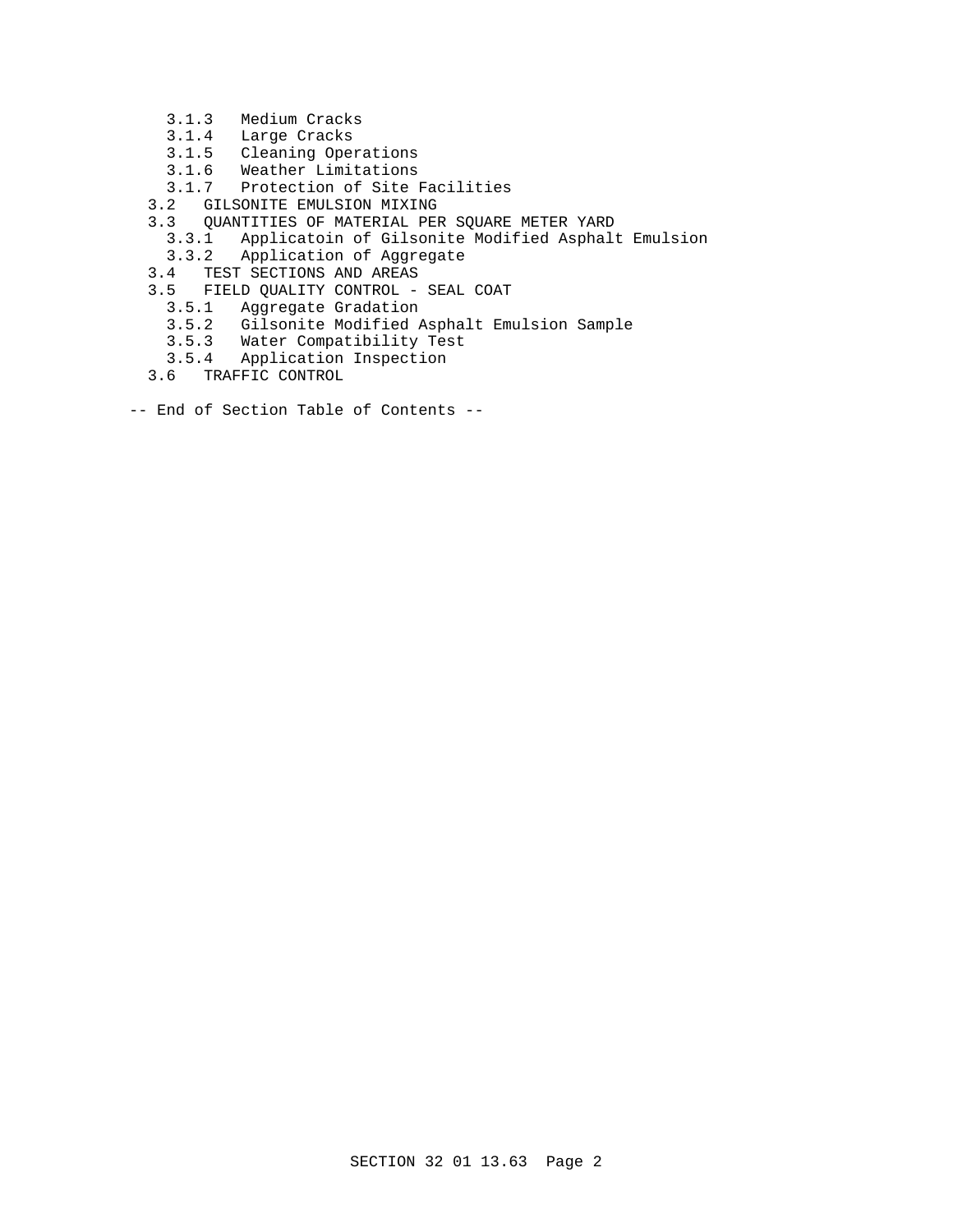UFGS-32 01 13.63 (February 2016) USACE / NAVFAC / AFCEC / NASA Change  $1 - 08/16$ ----------------------------------**NEW** 

Preparing Activity: NAVFAC

## UNIFIED FACILITIES GUIDE SPECIFICATIONS

References are in agreement with UMRL dated October 2018 

## SECTION 32 01 13.63

GILSONITE MODIFIED ASPHALT EMULSION SEAL COATS  $02/16$ 

NOTE: This guide specification covers the requirements for gilsonite modified asphalt surface coatings (not coal tars products, only Gilsonite modified asphalt emulsion sea coats with a bituminous base residue containing no less than 20 percent Uintaite or Gilsonite, here after referred to as Gilsonite modified asphalt emulsion.) for low volume roads, parking areas, airfield secondary and tertiary pavements (low-speed taxiways, shoulders, overruns), and other general applications with or without aggregate applied on the applied coating. An asphalt seal coat without aggregate, more commonly called a 'fog seal", can be considered for use on pavements with low to moderate weathered surfaces (as defined by ASTM D5340). The use of Gilsonite modified asphalt emulsion should be used whenever possible. The use of this product on a runway must be approved by cognizant NAVFAC (Echelon III), AFCEC, MAJCOM or TSMCX Pavement Engineer).

This specification can be used for high volume or high speed roads, taxiways and runways only with the incorporation of a suitable aggregate in order to maintain adequate surface friction and only with the written approval of the cognizant NAVFAC (Echelon III), AFCEC, MAJCOM or TSMCX Pavement Engineer. At present, only the Gilsonite modified asphalt emulsion, seal coat product with aggregate should be considered for use on airfield runway pavements.

If used on Design/Build projects involving high volume or high speed roads or any airfield pavement, this section must be prepared by the Government RFP preparer and must not be further edited by the Contractor's Designer of Record.

Adhere to UFC 1-300-02 Unified Facilities Guide Specifications (UFGS) Format Standard when editing this guide specification or preparing new project specification sections. Edit this guide specification for project specific requirements by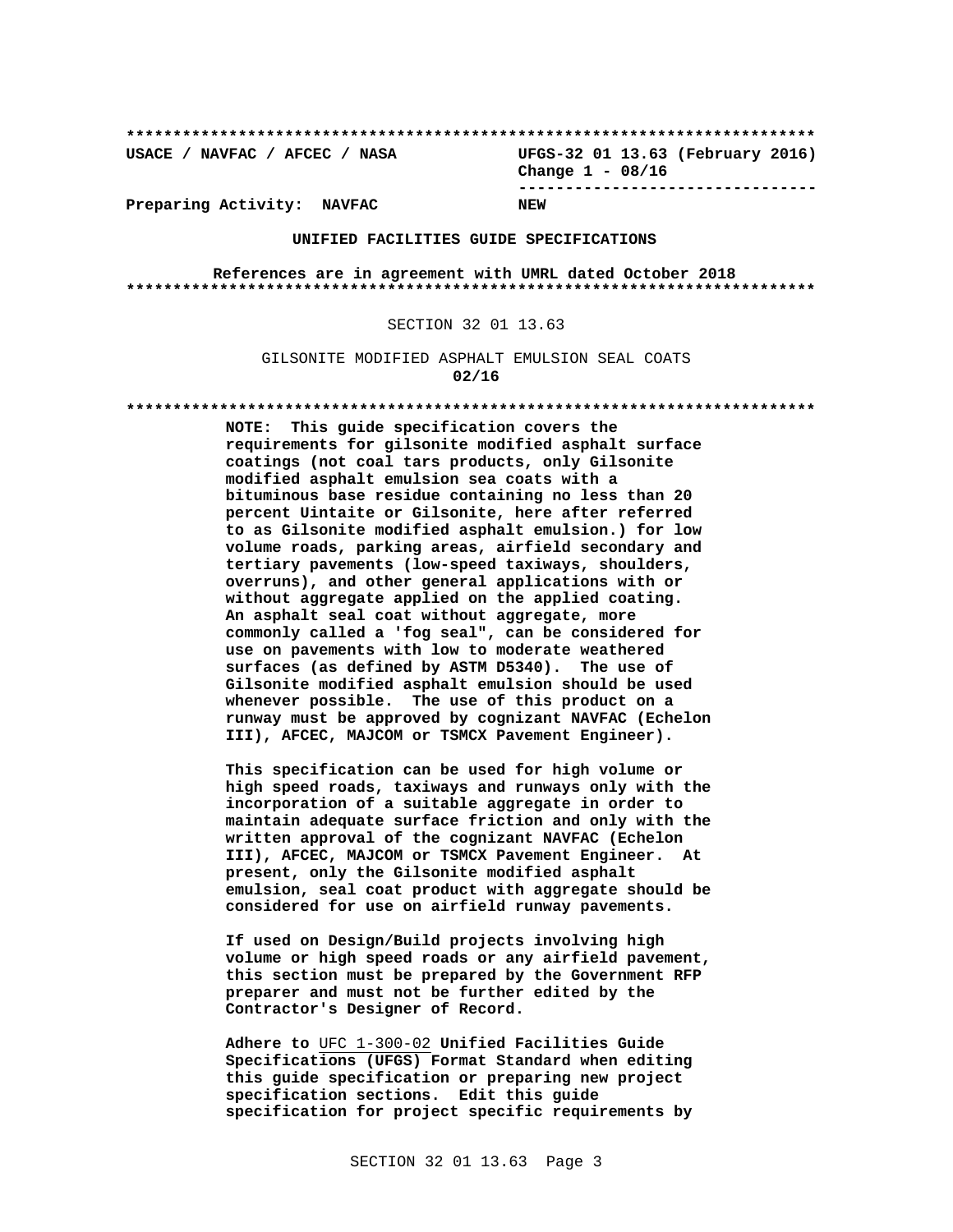adding, deleting, or revising text. For bracketed items, choose applicable item(s) or insert appropriate information.

Remove information and requirements not required in respective project, whether or not brackets are present.

Comments, suggestions and recommended changes for this guide specification are welcome and should be submitted as a Criteria Change Request (CCR). 

PART 1 GENERAL

UFC 3-250-03, "Standard Practice Manual for Flexible Pavements" should be used for guidance in preparing these specifications. 

#### MEASUREMENT AND PAYMENT PROCEDURES  $1 \quad 1$

### 

NOTE: Payment and Measurement must be made on a unit price bases with the test section determined application rate for emulsion and aggregate. Therefore, this requires that the contract documents reflect unit pricing for the asphalt emulsion and aggregate, if used. 

Measure the quantities of gilsonite modified asphalt emulsion and aggregate used in the accepted work and to be paid for, provided that the measured quantities are not more than 10 percent over the test section determined application rate. Any amount of gilsonite modified asphalt emulsion and aggregate more than 10 percent over the test section determined application rate for each application will be deducted from the measured quantities except for irregular areas where hand spraying of the bituminous material and hand spreading of the aggregate is necessary.

 $1.1.1$ Gilsonite Seal Coat Measurement Methods

The area of applied emulsion and aggregate to be paid for will be measured in square meters square yards.

 $1.1.2$ Payment

> The approximate amounts of materials per square meter square yard for gilsonite modified asphalt emulsion and aggregate used in production must be as provided in Table 6 for the treatment area[s] at the specified dilution rate[s] as noted. The actual application rates will vary within the range specified to suit field conditions and will be recommended by the manufacturer's representative and approved by the Contracting Officer from test areas and sections evaluated.

1.2 REFERENCES

###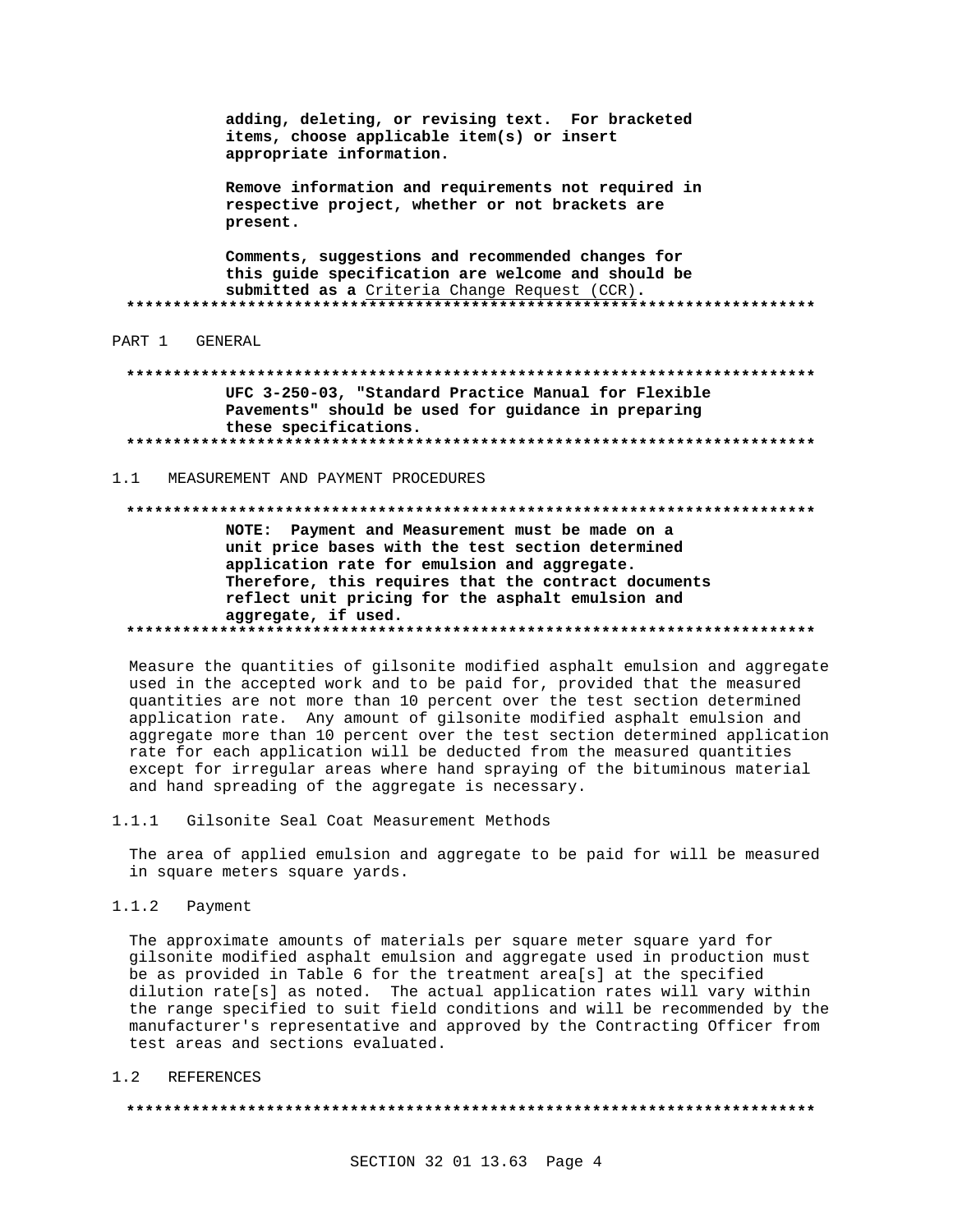**NOTE: This paragraph is used to list the publications cited in the text of the guide specification. The publications are referred to in the text by basic designation only and listed in this paragraph by organization, designation, date, and title.**

**Use the Reference Wizard's Check Reference feature when you add a Reference Identifier (RID) outside of the Section's Reference Article to automatically place the reference in the Reference Article. Also use the Reference Wizard's Check Reference feature to update the issue dates.**

**References not used in the text will automatically be deleted from this section of the project specification when you choose to reconcile references in the publish print process. \*\*\*\*\*\*\*\*\*\*\*\*\*\*\*\*\*\*\*\*\*\*\*\*\*\*\*\*\*\*\*\*\*\*\*\*\*\*\*\*\*\*\*\*\*\*\*\*\*\*\*\*\*\*\*\*\*\*\*\*\*\*\*\*\*\*\*\*\*\*\*\*\*\***

The publications listed below form a part of this specification to the extent referenced. The publications are referred to within the text by the basic designation only.

ASTM INTERNATIONAL (ASTM)

| ASTM C117 |                   | (2017) Standard Test Method for Materials<br>Finer than 75-um (No. 200) Sieve in<br>Mineral Aggregates by Washing                                                                           |
|-----------|-------------------|---------------------------------------------------------------------------------------------------------------------------------------------------------------------------------------------|
|           | ASTM C136/C136M   | (2014) Standard Test Method for Sieve<br>Analysis of Fine and Coarse Aggregates                                                                                                             |
|           | ASTM D140/D140M   | (2016) Standard Practice for Sampling<br>Asphalt Materials                                                                                                                                  |
|           | ASTM D1474/D1474M | (2013) Standard Test Method for<br>Indentation Hardness of Organic Coatings                                                                                                                 |
|           | ASTM D2007        | (2011) Standard Test Method for<br>Characteristic Groups in Rubber Extender<br>and Processing Oils and Other<br>Petroleum-Derived Oils by the Clay-Gel<br>Absorption Chromatographic Method |
|           | ASTM D2042        | (2015) Standard Test Method for Solubility<br>of Asphalt Materials in Trichloroethylene                                                                                                     |
| ASTM D244 |                   | (2009; R 2017) Standard Test Methods and<br>Practices for Emulsified Asphalts                                                                                                               |
|           | ASTM D2995        | (1999; R 2009) Determining Application<br>Rate of Bituminous Distributors                                                                                                                   |
|           | ASTM D4402/D4402M | (2015) Viscosity Determination of Asphalt<br>at Elevated Temperatures Using a<br>Rotational Viscometer                                                                                      |
| ASTM D5   |                   | (2006; E 2006) Penetration of Bituminous                                                                                                                                                    |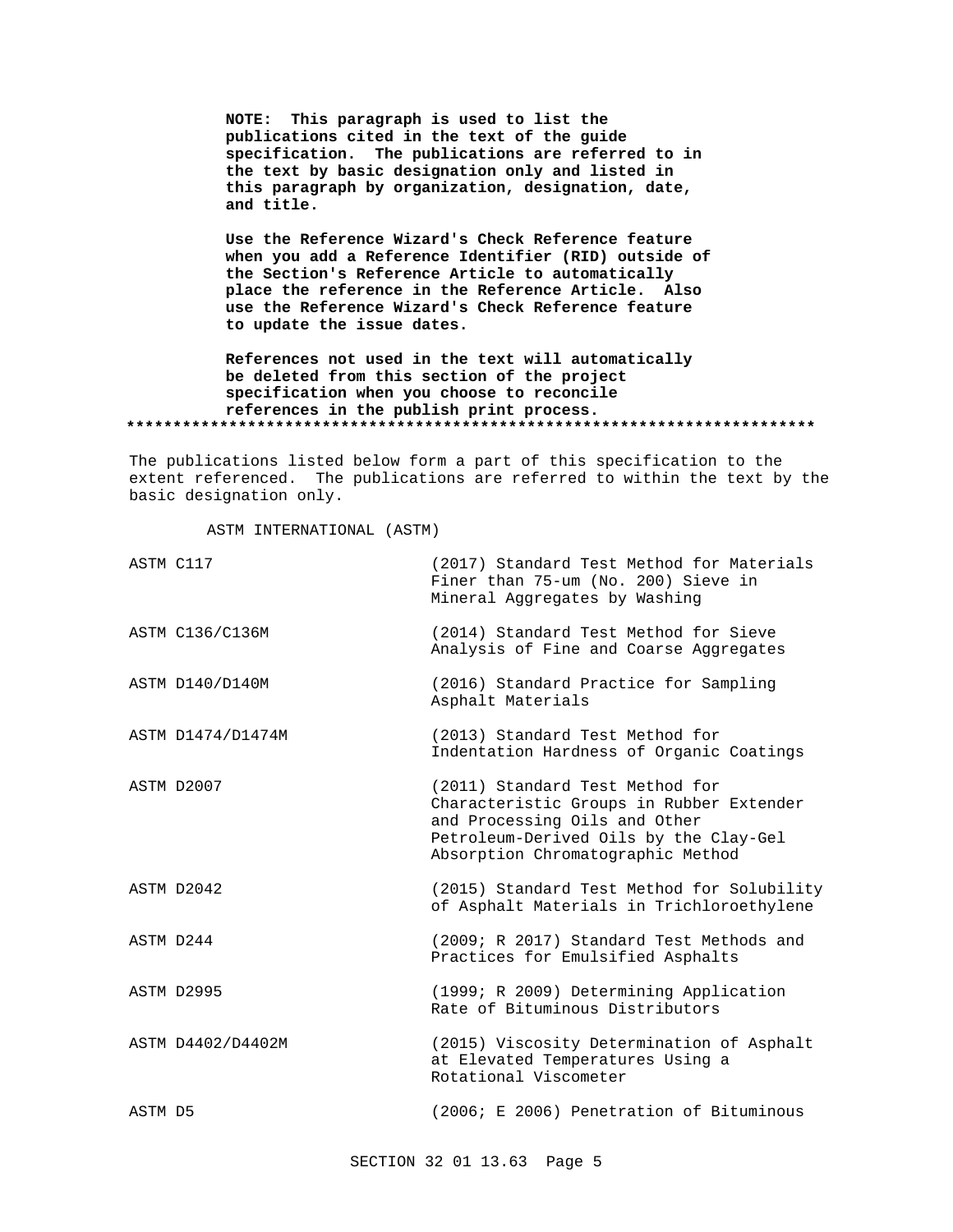Materials

ASTM D75/D75M (2014) Standard Practice for Sampling Aggregates

U.S. FEDERAL AVIATION ADMINISTRATION (FAA)

| FAA AC 150/5320-12 |  |  | $(1997, Rev C: Change 1-3, 5 and 6)$        |  |
|--------------------|--|--|---------------------------------------------|--|
|                    |  |  | Measurement, Construction and Maintenance   |  |
|                    |  |  | of Skid-Resistant Airport Pavement Surfaces |  |
|                    |  |  |                                             |  |

U.S. FEDERAL HIGHWAY ADMINISTRATION (FHWA)

MUTCD

(2015) Manual on Uniform Traffic Control Devices

#### $1.3$ SYSTEM DESCRIPTION

## NOTE: Retain equipment units required for the project and delete all others.

### Equipment, Plant and Tools  $1.3.1$

Equipment, plant and tools used in the work are subject to Government approval and must be maintained in a satisfactory working condition at all times. Provide equipment which is adequate and has the capability of producing the results specified. Provide calibrated equipment, such as asphalt distributors, spreaders and similar equipment, that has been recalibrated by an approved calibration laboratory within 12 months prior to commencing work and every 6 months thereafter, by such laboratory from the date of recalibration, during the term of the contract. Submit an equipment list with calibration reports.

### $1.3.2$ Asphalt Distributors

The emulsion must be applied with an equipment manufacturer-approved computer rate-controlled bituminous distributor. The equipment must be in good working order and contain no contaminants or diluents in the tank when product to be applied is added to the tank. Spreader bar tips must be clean, free of burrs, and of a size to maintain an even distribution of the emulsion. Any type of tip or pressure source is suitable that will maintain predetermined flow rates and constant pressure during the application process with application speeds under 13 kilometers per hour eight miles per hour or 213 meters per minute 700 feet per minute. Test the equipment under pressure for leaks and to ensure it is in good working order before use.

The distributor truck must be equipped with a 3.66 meter 12 foot, minimum, spreader bar with individual nozzle control. The distributor truck must be capable of specific application rates in the range of 0.15 to 0.80 liters per square meter 0.05 to 0.25 gallons per square yard. These rates must be computer-controlled rather than mechanical. The distributor truck must have an easily accessible thermometer that constantly monitors the temperature of the emulsion.

In the event of a temperature problem with the material, a distributor truck will be provided that is equipped to effectively heat and mix the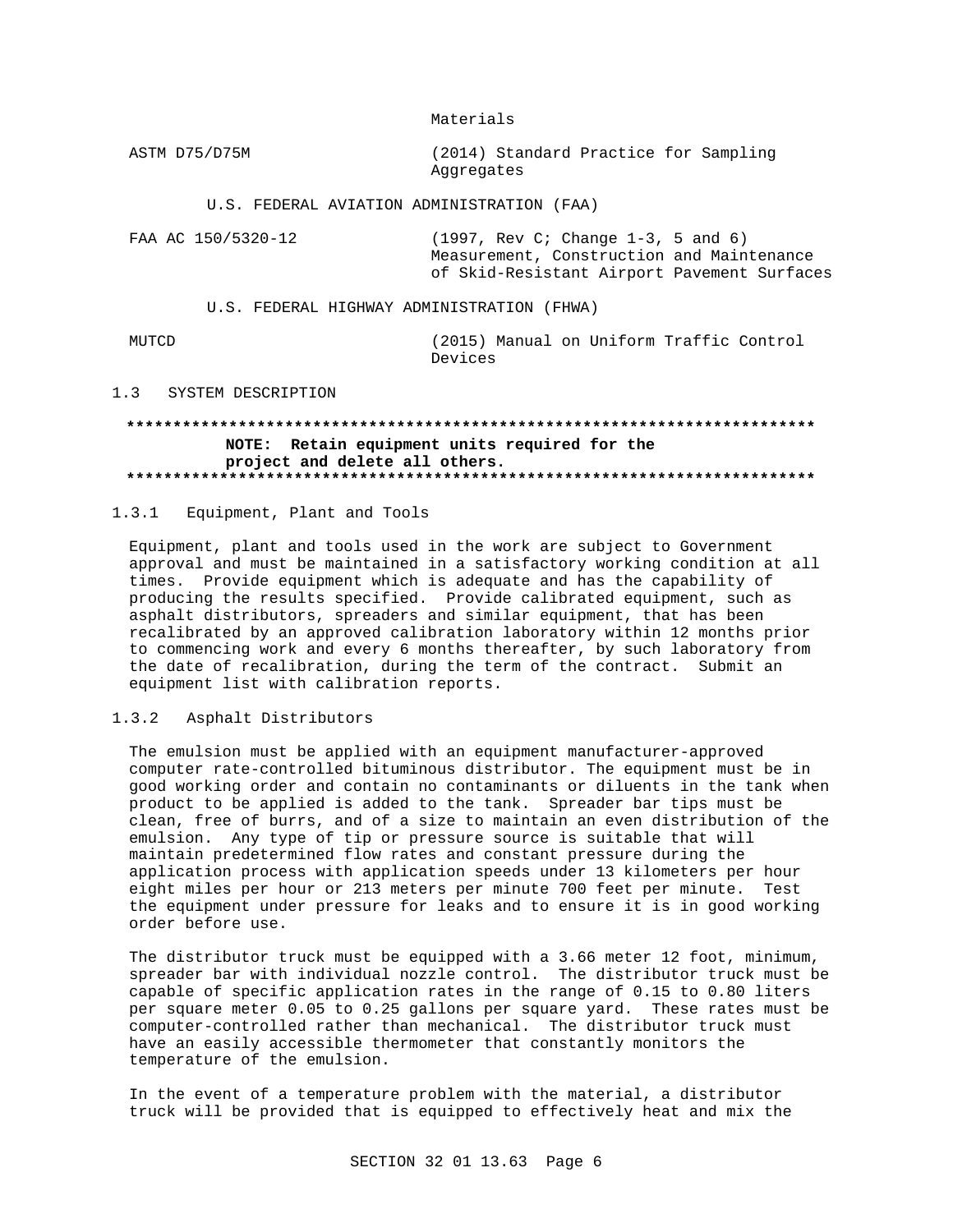material to the required temperature prior to application. Heating and mixing will be done in accordance with the manufacturer's recommendations. Care must be taken not to overheat or over mix the material.

The distributor must be equipped to hand spray the emulsion in areas identified either on the plans or by the Contracting Officer.

## 1.3.3 Aggregate Spreader

The asphalt distributor truck will be equipped with an aggregate spreader that can apply sand to the emulsion in a single pass operation without driving through wet emulsion. The aggregate spreader must be equipped with a variable control system capable of uniformly distributing the sand at the specified rate at varying application widths and speeds. Spinner type equipment will be acceptable. The sander must have a minimum hopper capacity of at least 1,360 kilograms 3,000 pounds of sand. Push-type hand sanders will be allowed for use around lights, signs and other obstructions.

## 1.3.4 Power Brooms and Power Blowers

A power broom or blower must be provided for removing loose material from the surface to be treated.

1.3.5 Vacuum Sweepers

Provide self-propelled, vacuum pickup sweepers capable of removing loose sand, water, and debris from pavement surface.

1.3.6 Equipment Calibration

For the calibration of the aggregate spreader, only option b. is permitted unless aggregate spreader has been calibrated with the same aggregate within the last six months. Equipment calibration for emulsion may be achieved by either one of the two following procedures:

- a. First Procedure: Contractor to furnish a State Calibration Certification for the asphalt emulsion distributor, from any state providing that service, or other acceptable agency certification at the approval of the Contracting Officer, and the calibration date must have been within 6 months of the contract award, or up to 12 months if supporting documents substantiate continuous work using the same distributor.
- b. Second Procedure: Furnish all equipment, materials and labor necessary to calibrate the asphalt emulsion distributor and the aggregate spreader. Perform all calibrations with the approved job materials and prior to applying the specified coatings to the prepared surface. Perform calibration of the asphalt emulsion distributor in accordance with ASTM D2995. Perform work to calibrate the tank and measuring devices of the distributor. Perform inspection and calibration at the beginning of the work and at least once a day during construction.
- 1.4 SUBMITTALS

**\*\*\*\*\*\*\*\*\*\*\*\*\*\*\*\*\*\*\*\*\*\*\*\*\*\*\*\*\*\*\*\*\*\*\*\*\*\*\*\*\*\*\*\*\*\*\*\*\*\*\*\*\*\*\*\*\*\*\*\*\*\*\*\*\*\*\*\*\*\*\*\*\*\* NOTE: Review Submittal Description (SD) definitions in Section 01 33 00 SUBMITTAL PROCEDURES and edit the following list to reflect only the submittals required for the project.**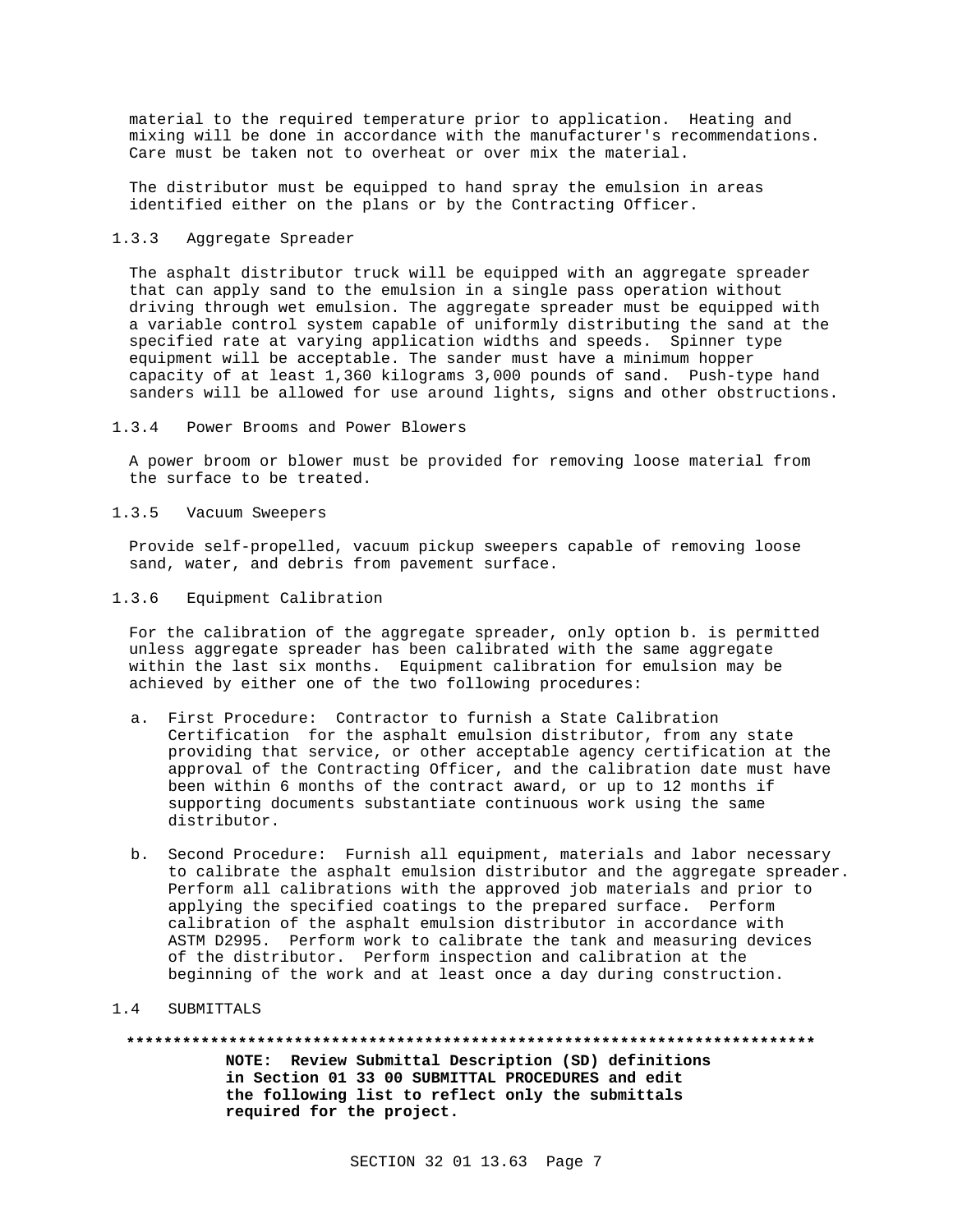**The Guide Specification technical editors have designated those items that require Government approval, due to their complexity or criticality, with a "G." Generally, other submittal items can be reviewed by the Contractor's Quality Control System. Only add a "G" to an item, if the submittal is sufficiently important or complex in context of the project.**

**For submittals requiring Government approval on Army projects, a code of up to three characters within the submittal tags may be used following the "G" designation to indicate the approving authority. Codes for Army projects using the Resident Management System (RMS) are: "AE" for Architect-Engineer; "DO" for District Office (Engineering Division or other organization in the District Office); "AO" for Area Office; "RO" for Resident Office; and "PO" for Project Office. Codes following the "G" typically are not used for Navy, Air Force, and NASA projects.**

**The "S" following a submittal item indicates that the submittal is required for the Sustainability eNotebook to fulfill federally mandated sustainable requirements in accordance with Section 01 33 29 SUSTAINABILITY REPORTING. Locate the "S" submittal under the SD number that best describes the submittal item.**

**Choose the first bracketed item for Navy, Air Force and NASA projects, or choose the second bracketed item for Army projects. \*\*\*\*\*\*\*\*\*\*\*\*\*\*\*\*\*\*\*\*\*\*\*\*\*\*\*\*\*\*\*\*\*\*\*\*\*\*\*\*\*\*\*\*\*\*\*\*\*\*\*\*\*\*\*\*\*\*\*\*\*\*\*\*\*\*\*\*\*\*\*\*\*\***

Government approval is required for submittals with a "G" designation; submittals not having a "G" designation are [for Contractor Quality Control approval.][for information only. When used, a designation following the "G" designation identifies the office that will review the submittal for the Government.] Submittals with an "S" are for inclusion in the Sustainability eNotebook, in conformance with Section 01 33 29 SUSTAINABILITY REPORTING. Submit the following in accordance with Section 01 33 00 SUBMITTAL PROCEDURES:

SD-03 Product Data

Contractor Qualifications; G[, [\_\_\_\_\_]]

Provide copies of Qualifications.

Manufacturer Representative's Experience

Material Performance

Equipment List; G[, [\_\_\_\_\_]]

List of equipment used in the project along with calibration reports.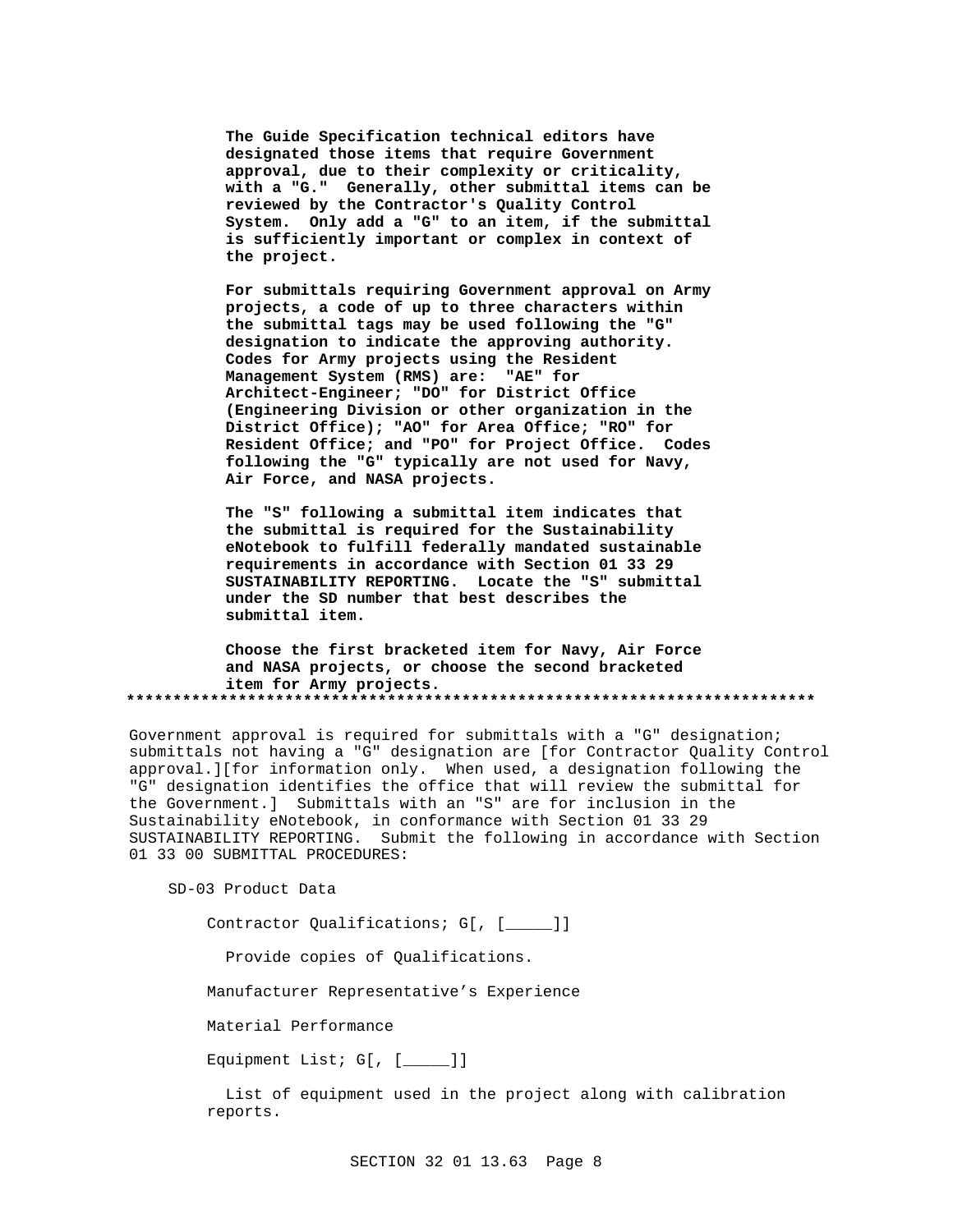Friction Test that includes date, time, weather, speed, wet or dry and operator name for each run of each test; G[, [\_\_\_\_]]

Inspection Reports; G[, [\_\_\_\_]]

Provide reports and all Ouality Assurance records daily when application is made.

SD-04 Samples

Gilsonite Modified Asphalt Emulsion

Aggregates

Provide in accordance with Field Quality Control.

SD-06 Test Reports

Manufacturer's Certificate of Compliance for Bituminous Material,

Manufacturer's Certificate of Compliance for Aggregates

Recommendation by contractor/manufacturer from results of test section application.

Any additional testing as requested by Contracting Officer

Bituminous Materials; G[, [\_\_\_\_]]

### $1.5$ **OUALITY ASSURANCE**

Provide copies of Contractor Qualifications for applicators, personnel and equipment, Certified by Manufacturer to apply product and to have made three (3) applications similar to this project in past two (2) years. Include details of previous work, schedule adherence, quality of workmanship, materials and name and work phone of contracting officer's points of contact.

Obtain Manufacturer's Certificate of Compliance for emulsion and aggregates. Obtain samples at time of delivery to the field as necessary to satisfy the requirements herein.

NOTE: The requirement for the Contractor to require a manufacturer's authorized representative on the job site at the beginning of the work is recommended for all DoD projects. 

1.5.1 Manufacturer's Representation

The manufacturer's representative must have knowledge of the material, procedures, and equipment described in the specification and must be responsible for determining the application rates and must oversee the preparation and application of the seal coat product. Documentation of the manufacturer representative's experience and knowledge for applying the seal coat product must be furnished to the Contracting Officer a minimum of 10 work days prior to placement of the test sections. The cost of the manufacturer's representative must be included in the bid price.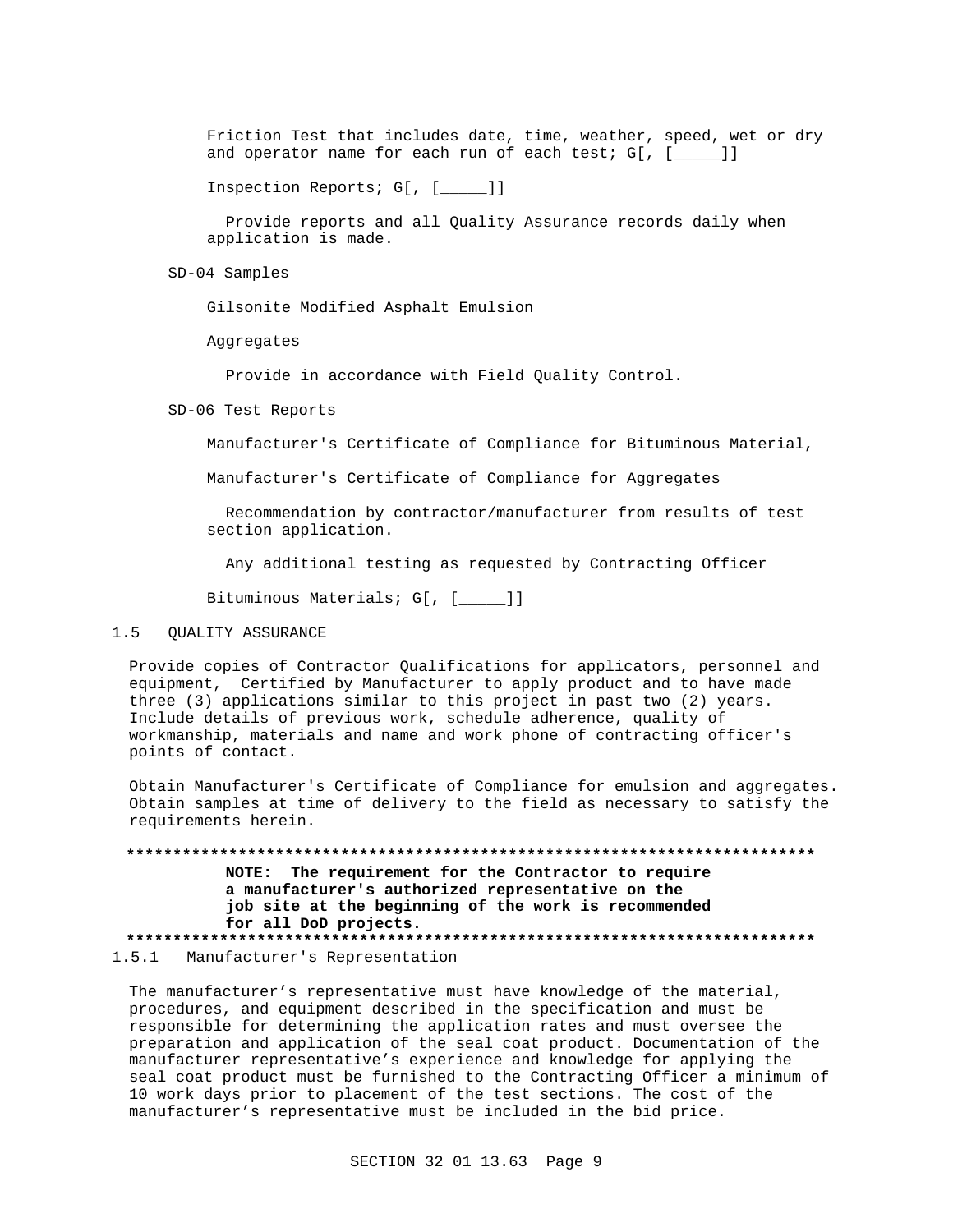#### $1.5.2$ Samples

Take aggregate samples for laboratory tests in accordance with ASTM D75/D75M. Take samples of gilsonite modified asphalt emulsion in accordance with ASTM D140/D140M.

### $1.5.3$ Aggregates Source

Select sources from which aggregates are to be obtained and notify the Contracting Officer within [15] days after the award of the Contract. Perform tests for the evaluation of aggregates by using an approved commercial laboratory at no expense to the Government. Tests for determining the suitability of aggregate must include: gradation in accordance with ASTM C136/C136M, and ASTM C117 and must be within the last six months. Independent laboratory testing is required for all new aggregate sources.

### $1.5.4$ Gilsonite Modified Asphalt Emulsion Source

The Contractor must furnish the vendor's certified test reports for bituminous materials, in its concentrated form, to the Contracting Officer, showing that the material meets the properties of Table 1. Bituminous materials must meet the properties of Table 2 and Table 3.

### $1.6$ DELIVERY, STORAGE, AND HANDLING

Deliver gilsonite modified asphalt emulsion to the site in a homogenous and undamaged condition. Inspect the materials for contamination and damage. Unload and store the materials with a minimum of handling. Protect stored aggregate from contamination and segregation. Replace defective or damaged materials.

#### $1.7$ ENVIRONMENTAL REQUIREMENTS

Apply the coating when the existing surface is dry, and when the weather is not foggy, rainy, or when the wind velocity will prevent the uniform application of the material. Apply gilsonite modified asphalt emulsion seal coat only when both the atmospheric temperature and the pavement surface temperature are above 15.5 degrees C 60 degrees F, unless otherwise directed.

#### PART<sub>2</sub> PRODUCTS

### 

NOTE: The quantities of material shown in the table above cover an average range of conditions. The quantity of sand, the dilution rate of the emulsified asphalt and its rate of spread should take into consideration local conditions and experience. The Designer of Record should select the dilution rate(s) reflecting the local condition of the pavement such as surface texture, porosity, and age of the asphalt pavement to be sealed.

A dilution rate of one (1) part emulsified asphalt to one (1) part water is recommended for most applications. A dilution rate of two (2) parts emulsified asphalt to one (1) part water is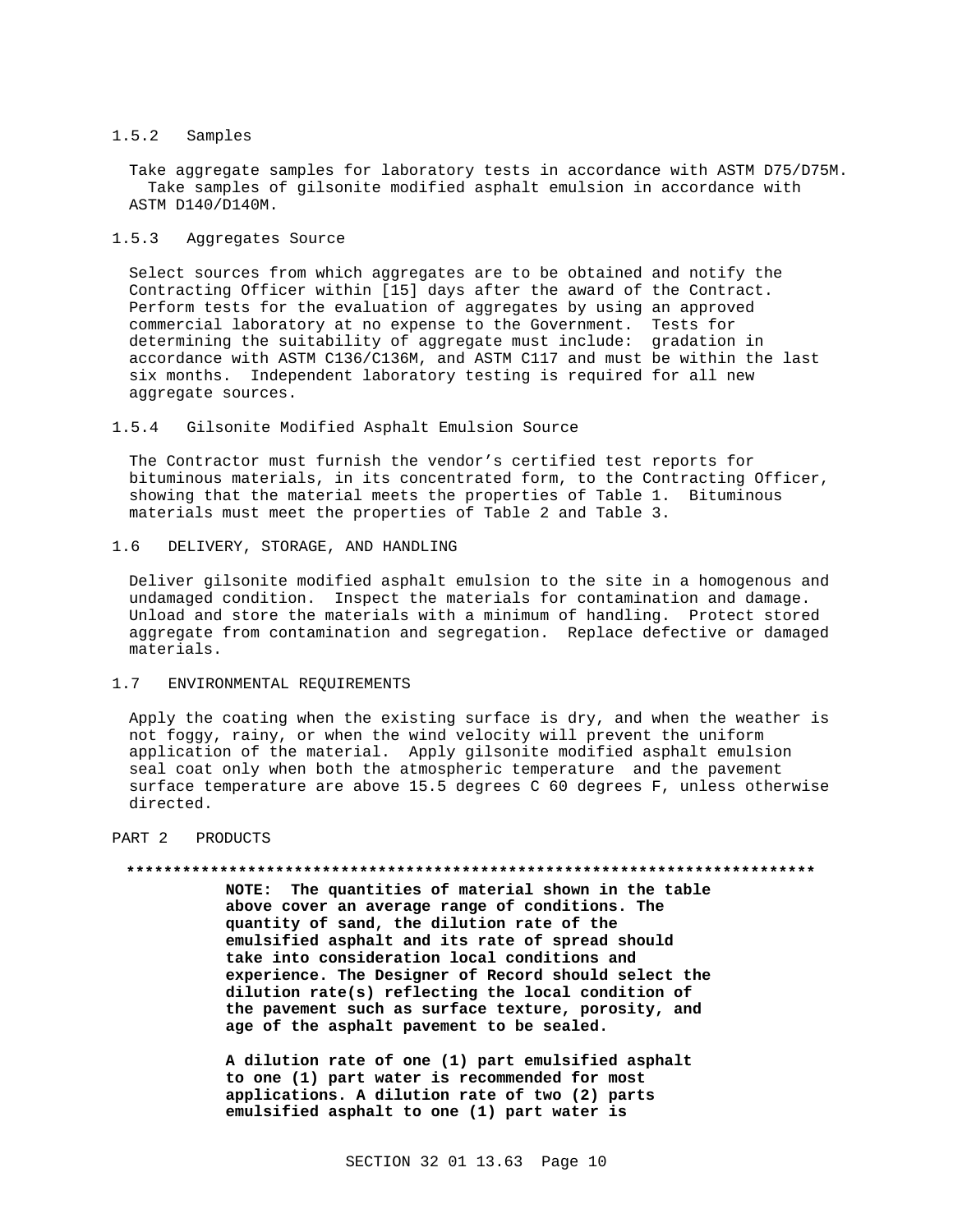**recommended for grooved, rough or course surfaces, or where the pavement is highly oxidized or badly cracked.**

**Application rates can vary from 0.36 to 0.68 l per m2 0.08 to 0.15 gallons per square yard. For a 1:1 dilution, 0.45 to 0.68 k per m2 0.10 to 0.15 gallons per square yard is recommended. For a 2:1 dilution, 0.36 to 0.68 l per m2 0.08 to 0.15 gallons per square yard is recommended. Exceeding recommended application rates is not advisable without consulting a responsible manufacturer's representative.**

**If the manufacturer's representative cannot consult on the appropriate dilution and rate to apply it is recommended that the manufacturer's representative is contacted during the design phase to discuss the appropriate dilution and rate to select. \*\*\*\*\*\*\*\*\*\*\*\*\*\*\*\*\*\*\*\*\*\*\*\*\*\*\*\*\*\*\*\*\*\*\*\*\*\*\*\*\*\*\*\*\*\*\*\*\*\*\*\*\*\*\*\*\*\*\*\*\*\*\*\*\*\*\*\*\*\*\*\*\*\***

## 2.1 GILSONITE MODIFIED ASPHALT EMULSION

 $\sqrt{2}$ 

The bituminous material must be a gilsonite modified asphalt emulsion. The material must meet the following requirements of the applicable portions of Table 1, 2, and 3.:

Table 1: Concentrated Bituminous Material Properties

| Properties                                          | Specification | Limits                                |
|-----------------------------------------------------|---------------|---------------------------------------|
| Saybolt Furol Viscosity at<br>77 deg F25 deg C      | ASTM D244     | $20-100$ seconds                      |
| Residue by Distillation or ASTM D244<br>Evaporation |               | 57 percent minimum                    |
| Sieve Test                                          | ASTM D244     | 0.1 percent maximum                   |
| 24-hour Stability                                   | ASTM D244     | 1 percent maximum                     |
| 5-day Settlement Test                               | ASTM D244     | 5.0 pecent<br>maximum                 |
| Particle Charge<br>pH, cationic (see Note 1)        | ASTM D244     | Positive<br>6.5 percent<br>maximum pH |

Note 1: pH may be used in lieu of the particle charge test which is sometimes inconclusive in slow setting, bituminous emulsions.

The bituminous material concentrate must be diluted with heated water prior to application. The bituminous material, when diluted in the volumetric proportion of [one part hot water to one part concentrate] [one part hot water to two parts concentrate] must meet the requirements shown in Table 2.: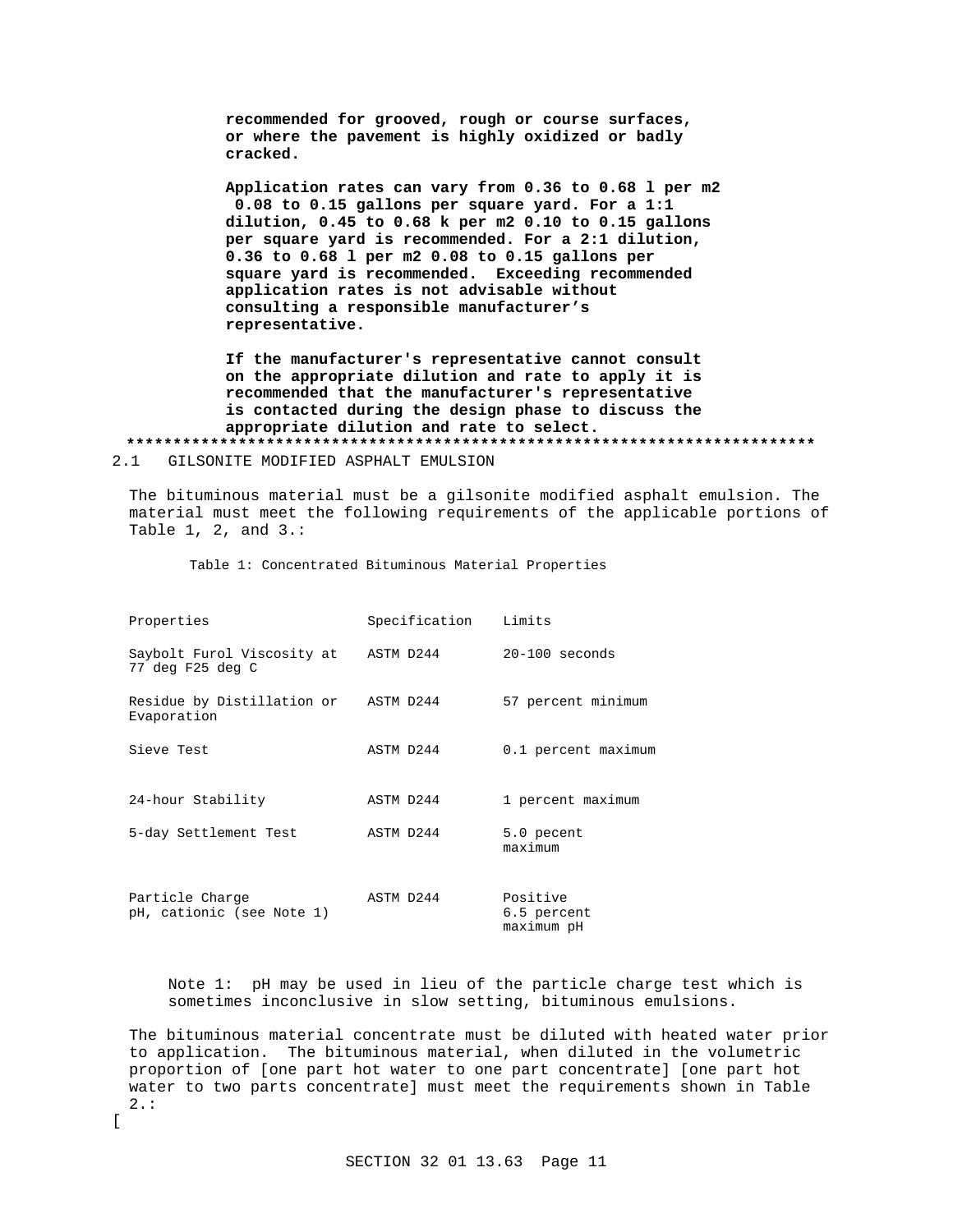Table 2: 1 Part Bitumen : 1 Part Water Dilution Emulstion Properties (see Note 2) Properties Specification Limits Saybolt Furol Viscosity at 77 deg F25 deg C ASTM D244 10-50 seconds Residue by Distillation or Evaporation ASTM D244 28.5 percent minimum Pumping Stability (see Note 3) Pass ][ Table 2: 2 Part Bitumen : 1 Part Water Dilution Emulsion Properties (see Note 2) Properties Specification Limits Saybolt Furol Viscosity at 77 deg F25 deg C ASTM D244 10-50 seconds Residue by Distillation or Evaporation ASTM D244 38 percent minimum Pumping Stability (see Note 3) Pass

Note 2: In ready-to-apply form by volume.

]

Note 3: Pumping stability is tested by pumping 475 ml 1 pint of diluted material at 25 deg C 77 deg F,through a 6 mm 1/4 inch gear pump operation 1,750 rpm for 10 minutes with no significant separation or coagulation.

The bituminous base residue must contain not less than 20 percent uintaite or gilsonite, and must not contain any tall oil pitch or coal tar material. This must be stated in the Manufacturer's Certificate of Compliance for bituminous material. The material must be compatible with asphaltic concrete, and have a 5-year minimum proven performance record at airports with similar climatic conditions. Curing time, under recommended application conditions, must not exceed eight hours.

Table 3: Emulsion Residue by Distillation or Evaporation Tests

Properties Specification Limits

Viscosity at 135 deg C 275 ASTM D4402/D4402Ml,750 cts maximum deg F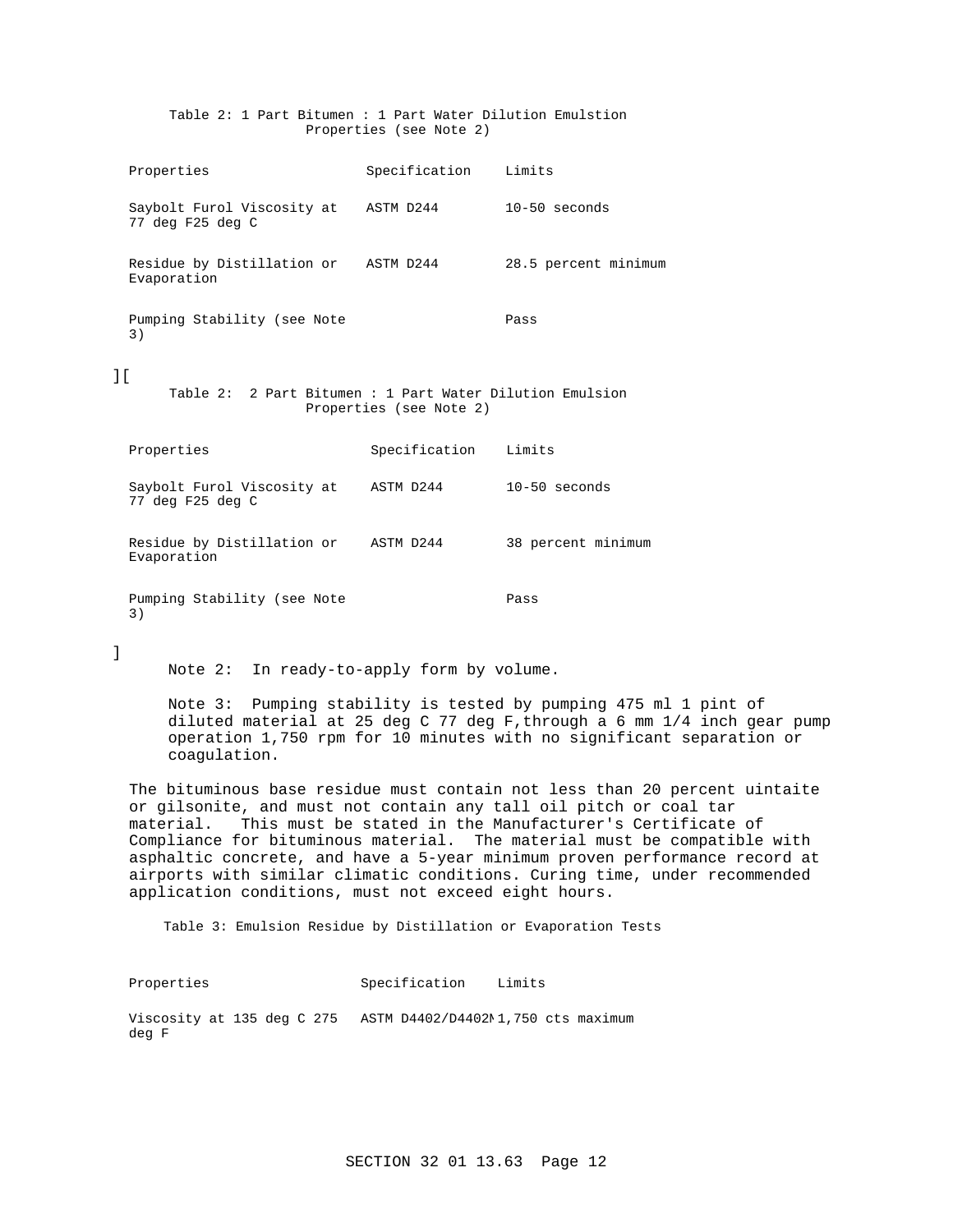Table 3: Emulsion Residue by Distillation or Evaporation Tests

| Properties                                 | Specification | Limits             |
|--------------------------------------------|---------------|--------------------|
| Solubility in 1, 1, 1<br>trichloroethylene | ASTM D2042    | 97.5 minimum       |
| Penetration                                | ASTM D5       | 50 dmm maximum     |
| Asphaltenes                                | ASTM D2007    | 15 percent minimum |
| Saturates                                  | ASTM D2007    | 15 percent maximum |
| Polar Compounds                            | ASTM D2007    | 25 percent minimum |
| Aromatics                                  | ASTM D2007    | 15 percent minimum |

The Contractor must furnish vendor's certified test reports showing that the material is the type, grade and quality specified for each load of bituminous material delivered to the project. The certification must also show the shipment number, refinery, consignee, destination, contract number and date of shipment. The test reports and certification must be delivered to the Contracting Officer before permission is granted to use the material. The furnishing of the vendor's certified test report for the bituminous material must not be interpreted as a basis for final acceptance. The manufacturer's material test report certification may be subject to verification by testing the material delivered for use on the project.

The bituminous material storage and handling temperature must be between 10 deg C - 71 deg C 50 deg F - 160 deg F and the material must be protected from freezing, or whenever outside temperature drops below 5 deg C 40 deg F for prolonged time periods.

## 2.2 AGGREGATE

### **\*\*\*\*\*\*\*\*\*\*\*\*\*\*\*\*\*\*\*\*\*\*\*\*\*\*\*\*\*\*\*\*\*\*\*\*\*\*\*\*\*\*\*\*\*\*\*\*\*\*\*\*\*\*\*\*\*\*\*\*\*\*\*\*\*\*\*\*\*\*\*\*\*\***

**NOTE:**

**Aggregate should be used on runways and where friction may also be an issue. Where friction is not an issue the sand requirement can be removed.**

**The gradations in the table represent the limits in determining aggregate suitability for use in the emulsified asphalt surface treatment. The sand gradation used, within the limits designated in the table, must provide sufficient friction levels to meet or exceed the Maintenance Planning Friction Level in Table 3-2, "Friction Level Classification for Runway Pavement Surfaces" of AC 150/5320-12, Measurement, Construction, and Maintenance of Skid Resistant Airport Pavement Surfaces.**

**Locally available sand or abrasive material may be available that is slightly outside of the gradation requirements listed below. These may be submitted**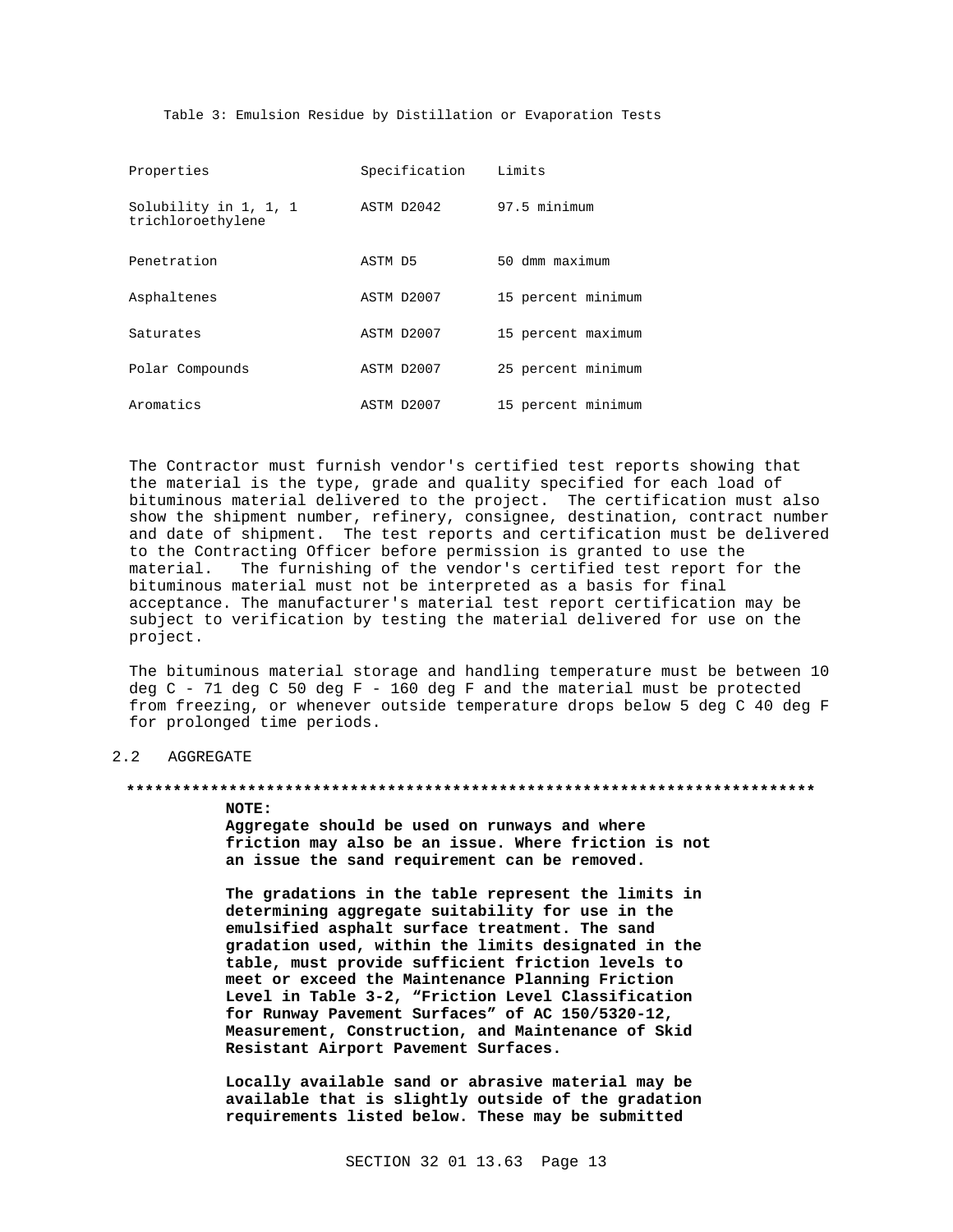for review and approval by the Contracting Officer. It is recommended to obtain concurrence for use by the seal coat manufacturer; and the Designer of Record and manufacturer's field representative should verify acceptance during application of test sections 

The aggregate material must be a dry, clean, dust and dirt free, sound, durable, angular shaped manufactured specialty sand, such as that used as an abrasive, with a Mohs hardness of 6 to 8. The Contractor must submit manufacturer's technical data and a manufacturer's certification indicating that the specialty sand meets the requirements of the specification to the Contracting Officer prior to start of construction. The sand must be approved for use by the Contracting Officer and must meet the following gradation limits when tested in accordance with ASTM C136/C136M and ASTM C117:

Table 4: Aggregate Material Gradation Requirements

Sieve Size By Weight Min/Max

No. 8  $\bigcap$ 

No. 16  $0 - 8$ 

No. 30  $20 - 78$ 

 $No. 50$  $10 - 85$ 

No. 100  $0 - 7$ 

No. 200  $0 - 2$ 

The Contractor must submit gradation and manufacturer's specification for review at or prior to the pre bid for approval. The gradations in the chart represent the limits in determining aggregate source suitability for use in the bituminous surface treatment. The final gradations approved, within the limits designated in Table 4, must provide sufficient friction levels to meet the Minimum Friction Level in Table 3-2, "Friction Level Classification for Runway Pavement Surfaces" of FAA AC 150/5320-12.

### Material Performance  $2.2.1$

NOTE: The following Material Performance submittal must be required for airfield runways and taxiways. 

Friction tests previously performed in accordance with FAA Advisory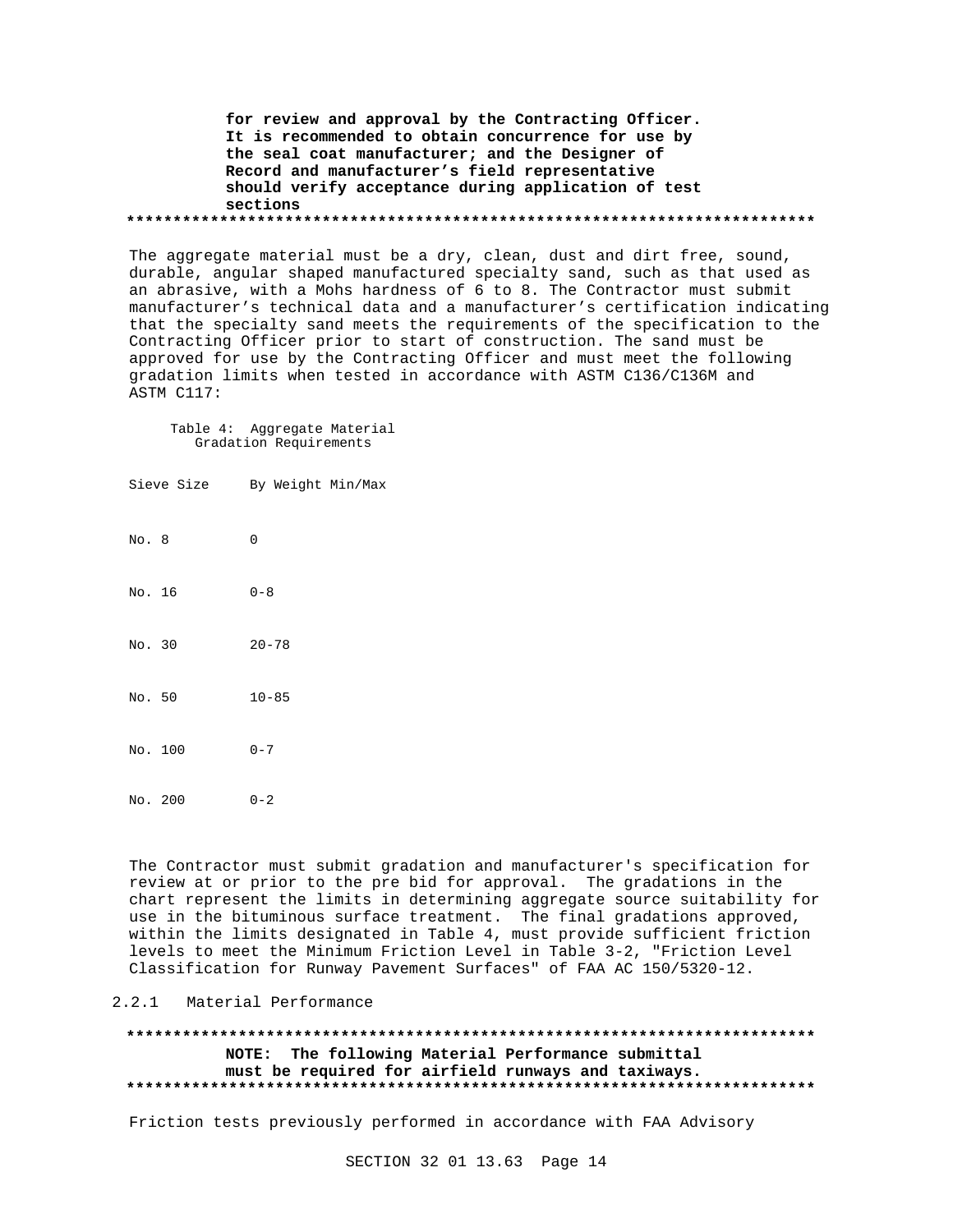Circular, FAA AC 150/5320-12, at 40 and 60 mph-wet, must be submitted showing, as a minimum; friction value of pavement surface prior to sealant application; two values, test between 24 and 96 hours after application, with a minimum of 24 hours between tests; and one value test at no less than 90 days or greater than 360 days after the application. The results of the two tests between 24 and 96 hours must indicate friction is increasing at a rate to obtain similar friction value on the 90th day as the orginal friction value, and the long term test must indicate no apparent adverse effect with time relative to friction values and existing pavement surface.

The contractor must submit a list of airports which meet the above requirements, as well as technical details on application rates, aggregate rates, and point of contact at these airports to confirm use and success of sealer with aggregate. Friction tests must be submitted from no less than one of the airports on the list and each set of tests described above, must be from one project.

Seal coat material submittal without required friction performance will not be approved. Friction tests performed on this project, if any, cannot be used as a substitute of this requirement.

#### $2.2.2$ MOHS Hardness

MOHS hardness must be within 6-8 in accordance with ASTM D1474/D1474M.

2.3 POLYMER

### 

NOTE: If the Designer of Record determines that polymer is required, the Designer of Record must verify that the vinyl acrylic polymer is approved for use by the asphalt material manufacturer. Polymer will generally increase cost, but it also increases durability. A lifecycle cost analysis may justify its use. 

Vinyl acrylic polymer must be approved for use by the manufacturer of the bituminous material for compatibility and must meet the requirements provided in Table 5:

Table 5: Polymer Properties

| Properties      | Limits                                                       |
|-----------------|--------------------------------------------------------------|
| Solids Content  | 52-57 percent by weight                                      |
| Weight          | $1,066-1,174$ grams per liter $8.4-9.4$ pounds<br>per gallon |
| рH              | $4.0 \text{ to } 6.0$                                        |
| Particle Charge | Nonionic/Anionic                                             |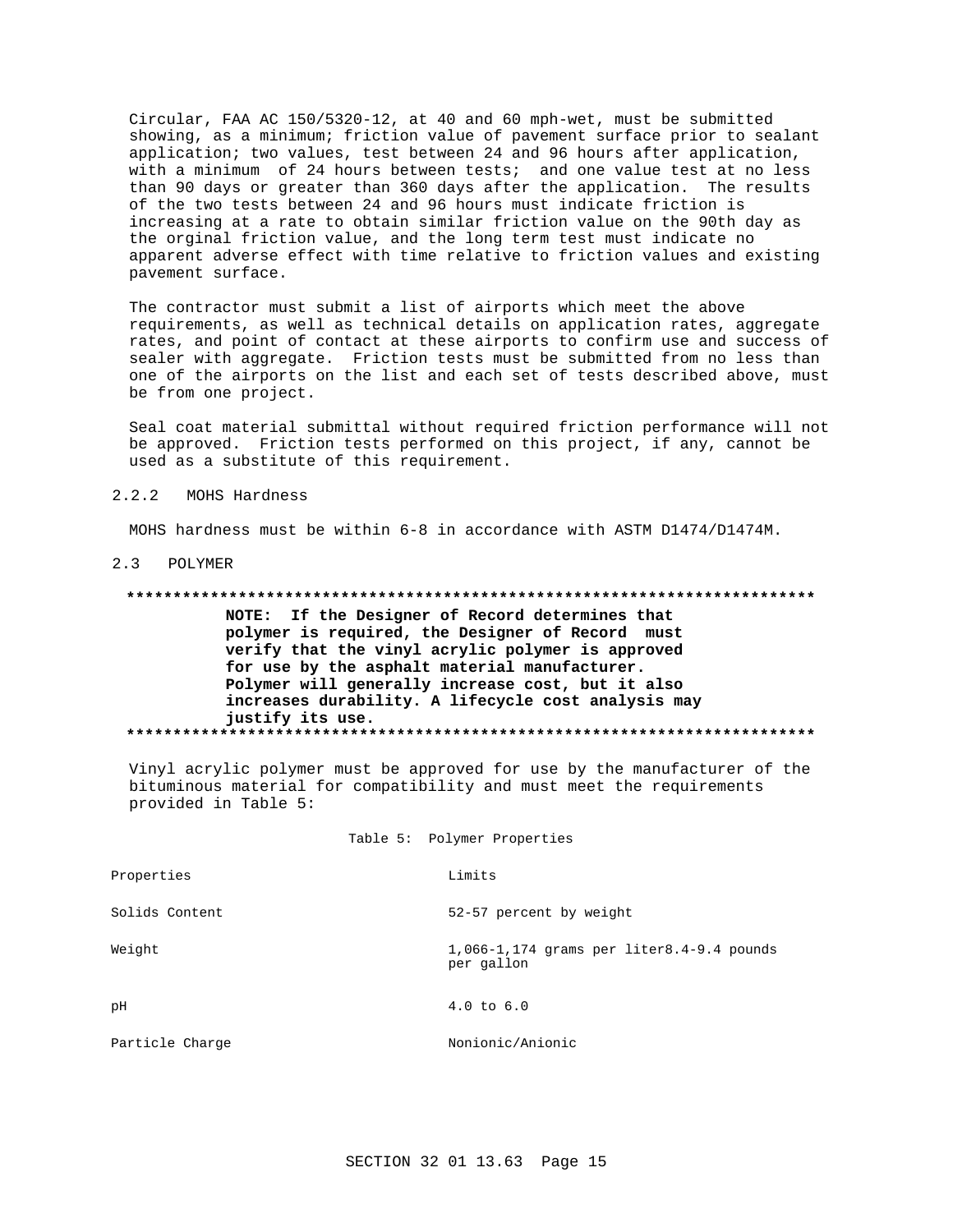### Table 5: Polymer Properties

| Properties               | Limits                      |
|--------------------------|-----------------------------|
| Mechanical Stability     | Excellent                   |
| Film Forming Temperature | 5 deg C41 deg F, minimum    |
| Tq                       | 22 deg C71.6 deg F, maximum |

The Contractor must submit manufacturer's specifications for the vinyl acrylic polymer with the bituminous materials submittal for review and approval.

#### $2.4$ **WATER**

Water used in diluting the emulsion must be potable, free from harmful soluble salts and chemicals, and at least 38 deg C 100 deg F.

### PART 3 **EXECUTION**

### PREPARATION OF SURFACE  $3.1$

### 

NOTE: If the surface to be treated requires repairs, the method of repairs and extent of work involved should be shown or described. For substantial amounts of repair work use applicable UFGS sections.

Removal of paint and rubber deposits are generally accomplished by high pressure water blasting. Few approved chemicals are effective and sandblasting is not permitted by air pollution regulations at some locations. Mechanical abrasion generally causes damage to the pavement. 

Provide Inspection Reports of; air and surface temperature during application of seal coat, emulsion temperature and rate of application, dilution rate used, adequacy of surface cleaning and preparation, aggregate rate of application, and protection of site facilities as applicable, each day of application.

Repair and patch all major pavement defects in accordance with [Section 32 01 17.61 SEALING CRACKS IN ASPHALT PAVING][the following subparagraphs]. All cracks sealed with a joint sealant compatible with the emulsion prior to application of the emulsion.

### $[3.1.1]$ Hairline Cracks

Cracks that are less than 6 mm  $1/4$  inch wide do not need to be sealed.

### $3.1.2$ Small Cracks

Cracks that are 6 to 20 mm 1/4 to 3/4 inch wide must be routed to a nominal width 3 mm 1/8 inch greater than the existing nominal width and to a depth not less than 20 mm 3/4 inch, waterblasted and cleaned using compressed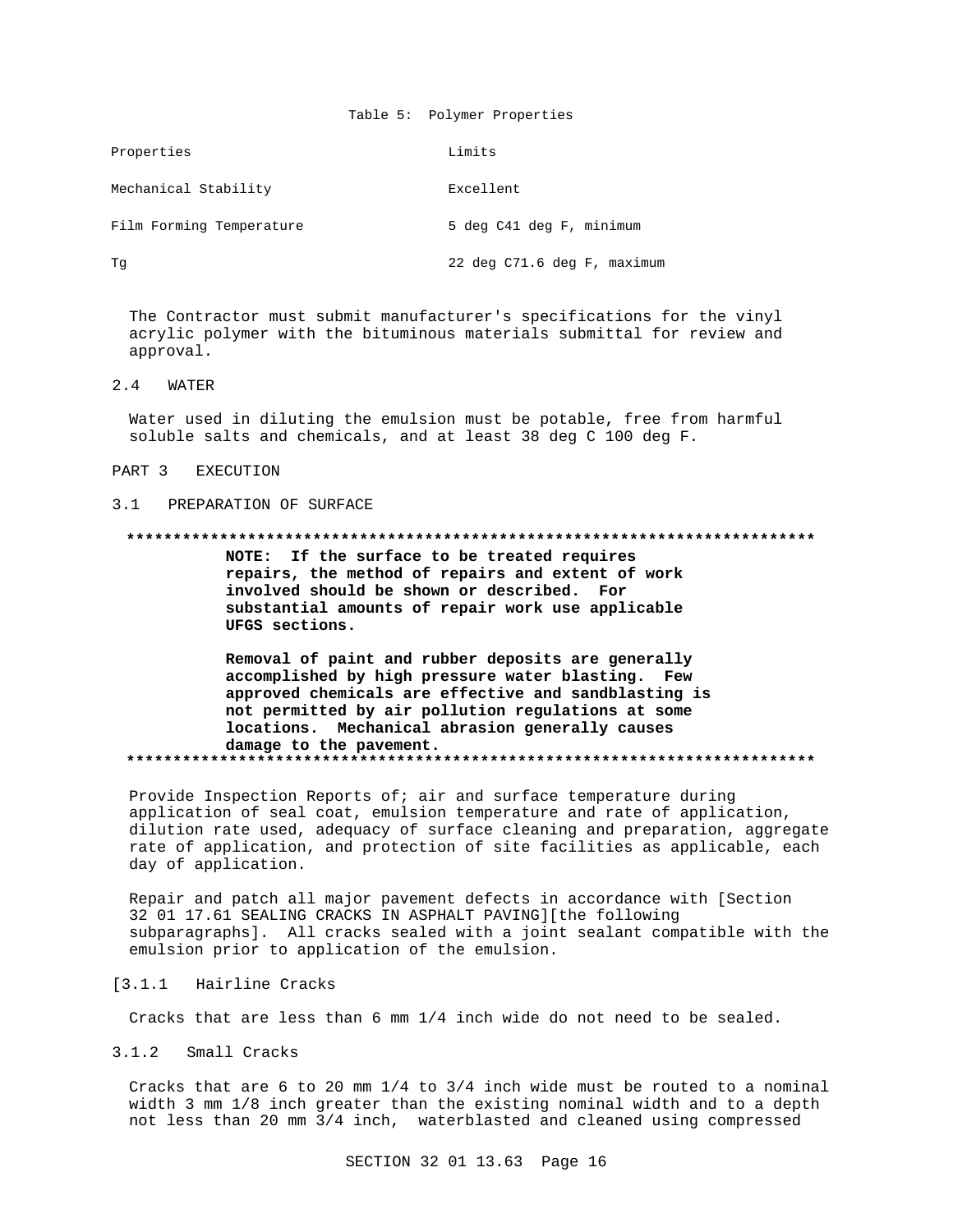air.

## 3.1.3 Medium Cracks

Cracks that are 20 to 50 mm 3/4 to 2 inches wide must be waterblasted and cleaned using compressed air.

## 3.1.4 Large Cracks

Cracks that are greater than 50 mm 2 inches wide must be repaired using pothole repair techniques instead of sealing.

## ]3.1.5 Cleaning Operations

Provide a clean surface for the seal coat. If considered necessary by the manufacturer's representative and is approved by the Contracting Officer, flushing with water will be permitted. Water will be made available for the contractor's use from a hydrant location within  $[\_\_]$  km(s) mile(s) of the project site [at prevailing Government rates]. The contractor must provide tools, hoses and hauling equipment for providing and dispensing of the water.

Immediately before applying the sealcoat, the asphalt surface to be treated must be free of all dirt, sand, vegetation, loose paint, excessive oil or grease, rubber deposits or other objectionable material. The surface must be cleaned with a power broom or power blower supplemented by hand sweeping or any other means required to remove deleterious matter to the satisfaction of the Contracting Officer.

## 3.1.6 Weather Limitations

The asphalt emulsion shall be applied only when the existing pavement surface is dry and when the weather is not foggy, rainy, or when the wind velocity will prevent the uniform application of the material. No material shall be applied when dust or sand is blowing or when rain is anticipated within eight hours of application completion. The atmospheric temperature and the pavement surface temperature shall both be above 16 deg C 60 deg F. During application, account for wind drift.

# 3.1.7 Protection of Site Facilities

Cover existing buildings, structures, runway edge lights, taxiway edge lights, informational signs, retro-reflective marking and in-pavement duct markers as necessary before applying the emulsion. Should emulsion get on any light or marker, clean property promptly. If cleaning is not satisfactory to the Contracting Officer, the Contractor must replace any light, sign or marker with equivalent equipment at no cost to the Government.

## 3.2 GILSONITE EMULSION MIXING

The application emulsion must be obtained by blending bituminous material concentrate, polymer and water. Always add heated water to the bituminous material concentrate; never add bituminous material concentrate to heated water. Add one percent polymer, by volume, to the emulsion mix. If the polymer is added to the emulsion mix at the plant, submit weigh scale tickets to the Contracting Officer. As an option, the polymer may be added to the emulsion mix at the job site provided the polymer is added while the circulating pump is running. The mix must be agitated for a minimum of 15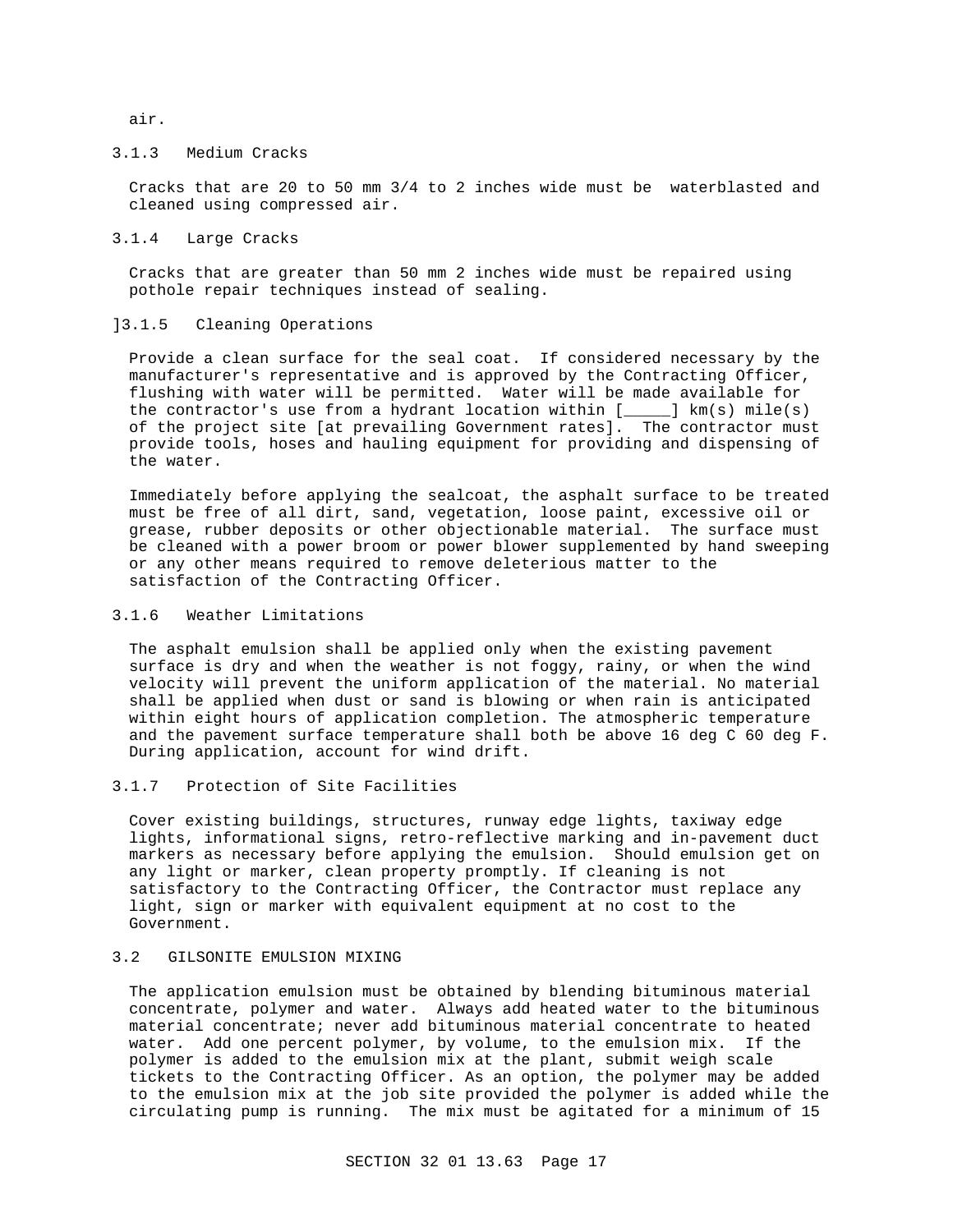minutes or until the polymer is mixed to the satisfaction of the Contracting Officer.

## 3.3 QUANTITIES OF MATERIAL PER SQUARE METER YARD

The approximate amounts of materials per square meter yard for the bituminous surface treatment must be as provided in Table 6 for the treatment area(s) at the specified dilution rate(s) as noted on the plans. The exact amounts to be used must be determined by the results of the test section program as directed by the Contracting Officer. Pavements with more progressive deterioration issues may require heavier than normal application rates for emulsion and aggregate. In such cases a manufacturer's representative should be consulted as directed by the Contracting Officer.

Table 6: Application Rate

| Dilution Rate                                | Gilsonite Modified<br>Asphalt Emulsion<br>$1/m2$ qal/yd2 | Ouantity of Aggregate<br>kg/m2 lbs/yd2 |
|----------------------------------------------|----------------------------------------------------------|----------------------------------------|
| [1:1 Gilsonite Modified<br>Asphalt Emulsion] | $[0.45 - 0.680.10 - 0.15]$                               | $[0.11 - 0.270.20 - 0.50]$             |
| [2:1 Gilsonite Modified<br>Asphalt Emulsion] | $[0.36 - 0.540.08 - 0.12]$                               | $[0.11 - 0.270.20 - 0.50]$             |

## 3.3.1 Applicatoin of Gilsonite Modified Asphalt Emulsion

The emulsion must be applied upon the properly prepared, clean and dry surface at the application rate approved by the Contracting Officer for each designated treatment area. The emulsion temperature must be at a temperature at or above 54 deg C 130 deg F, but not exceeding 71 deg C 160 deg F or in accordance with the manufacturer's recommendation using a pressure distributor to obtain uniform distribution at all points.

During all applications, the surfaces of adjacent structures must be protected in such manner as to prevent their being spattered or marred. Bituminous materials must not be discharged into borrow pits or gutters or upon the airport area.

## 3.3.2 Application of Aggregate

The emulsion, along with sand at the rate specified for each designated application area must be spread uniformly over the emulsion in a single pass from a sanding attachment to the asphalt distributor. The aggregate must be spread in the same width of application as the bituminous material and must not be applied in such thickness as to cause overspreading.

Sprinkling of additional aggregate material, and spraying additional bituminous material over areas that show up having insufficient cover or bitumen, must be done by hand whenever necessary. In areas where hand work is necessitated, the sand must be applied before the sealant begins to break.

Sanding must be performed in a manner so as to prevent appreciable amounts of sand from going onto any pavement prior to the emulsion being applied.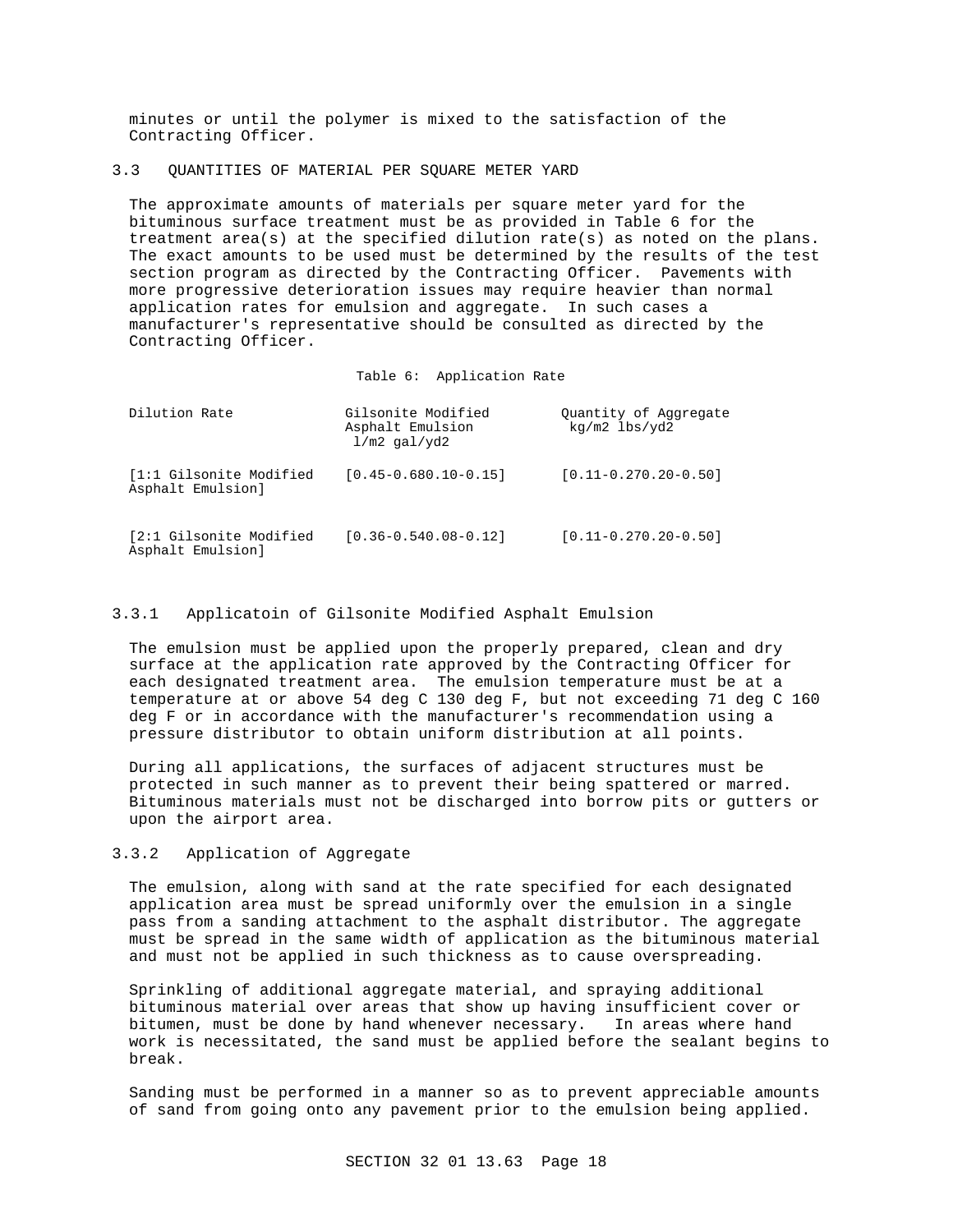The Contractor must clean up areas with excess or loose sand and dispose of off airport property.

#### $3.4$ TEST SECTIONS AND AREAS

### 

NOTE: Note to designer: There may be more than one test section needed. Specify the number based upon the pavement surface conditions, slope, and texture.

For projects calling for application of the asphalt surface treatment on runway and high speed exit taxiway, the Designer of Record must document skid resistance in accordance with AC 150/5320-12, Measurement, Construction, and Maintenance of Skid-Resistant Airport Pavement Surfaces, prior to full application.

The test areas/sections afford the Contractor and the Designer of Record an opportunity to determine the quality of the mixture in place as well as the performance of the equipment.

If operational conditions preclude placement of a test section on the pavement to be seal coated, it may be applied on a pavement with similar surface texture. 

Prior to production seal coating applying the seal coat, place up to 3[\_\_\_\_] test sections at a location determined by the Contracting Officer approximately 15 meters 50 feet long by a minimum of 2.5 meters 8 feet wide in a single pass of equipment using the approved job materials in accordance with the specification requirements, unless noted otherwise. Perform tests to determine the application rates of the asphalt emulsion and aggregate. Test sections must be performed on pavement areas that are not considered critical to operations. Vary the application rates along the longitudinally along the test section in order to effectively evaluate the pavement absorption rates. If the tests indicate that the seal coat test section does not conform to the specification requirements, make necessary adjustments to the application equipment and to the spreading procedures, and construct additional test sections for conformance to the specifications. Where test sections do not conform to specification requirements, repair or remove seal coat at no expense to the Government; no separate payment will be made for seal coat materials and labor, either in placement or removal of any test section. Removal of seal coat must be performed only if 500 feet of length or greater on a runway surface do not meet the friction requirements of FAA AC 150/5320-12. Perform quality control sampling and testing during construction as specified in paragraph FIELD QUALITY CONTROL. Test sections must be performed in the presence of the Contracting Officer and the Seal Coat Manufacturer's Representative (SCMR). Notify the Contracting Officer 7[\_\_\_\_] days prior to the planned test section date. The SCMR must recommend to the Contracting Officer application rates of materials used in production seal coating. The Contracting Officer must approve the application rates prior to production seal coating.

A qualified manufacturer's representative must be present in the field to assist the Contractor in applying test areas or test sections to determine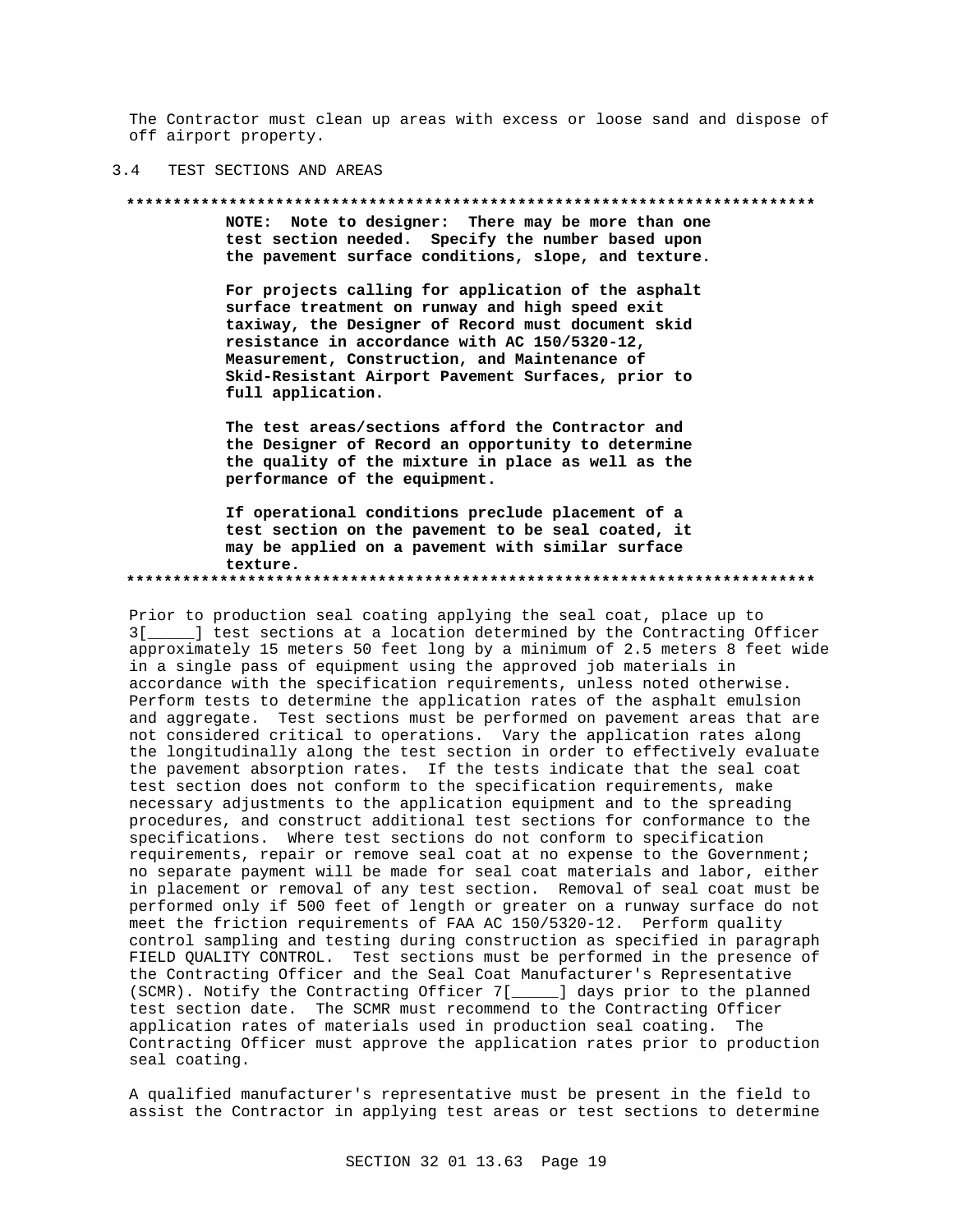the optimum rate of application of both sealant and sand.

A test area or section must be applied for each differing HMA pavement surface identified in the project. The test area or sections must be used to determine the material application rate(s) of both sealant and sand prior to full production. The same equipment and method of operations must be utilized on the test section(s) as will be utilized on the remainder of the work.

a. For Taxiway, Taxilane and Apron Surfaces - Prior to full application, the Contractor must place test areas at application rate(s) stipulated by the Contracting Officer or judged necessary by the manufacturer's representative to determine proper application rate. The area to be tested will be designated by the Contracting Officer and will be located on a representative section of the pavement to receive the bituminous surface coat.

If the test area should prove to be unsatisfactory, necessary adjustments to the application rate, placement operations, and equipment must be made. Additional test areas must be placed and evaluated, if required. Full production must not begin without the Contracting Officer's approval.

b. For Runway and High Speed Taxiway Exit Surfaces - If friction testing is required by the contract, the Contractor will test according to FAA AC 150/5320-12. The contractor must place a series of friction test sections a minimum of 90 meters long by 2.5 meters wide300 feet long by 8 feet wide at application rate(s) determined by application test sections and areas. The area to be tested will be located on a representative section of the pavement to receive the bituminous surface coat.

The Contractor must perform tests for skid resistance of the test sections after a time frame determined by the contractor, manufacturers representative (if present), and the Contracting Officer. Full application can proceed when the results of the friction evaluation are equal to or greater than the Maintenance Minimum levels provided in Table 3-2, "Friction Level Classification for Runway Pavement Surfaces," in FAA AC 150/5320-12. Documentation will be provided by the manufacture that demonstrates a history of rapid increase of pavement friction to above Maintenance Planning levels provided in Table 3-2 and returning to pre-application numbers shortly thereafter.

If the test section should prove to be unsatisfactory, necessary adjustments to the application rate, placement operations, and equipment must be made. Additional test sections must be placed and evaluated, if required. Full production must not begin without the Contracting Officer's approval.

## 3.5 FIELD QUALITY CONTROL - SEAL COAT

## 3.5.1 Aggregate Gradation

Perform gradation tests in accordance with ASTM C136/C136M when directed by the Contracting Officer. When the source of materials is changed or deficiencies are found, the gradation must be repeated and the material already placed must be retested to determine the extent of the unacceptable material where friction issues exist. Replace all in-place unacceptable material or re-apply seal coat material conforming to the specification as